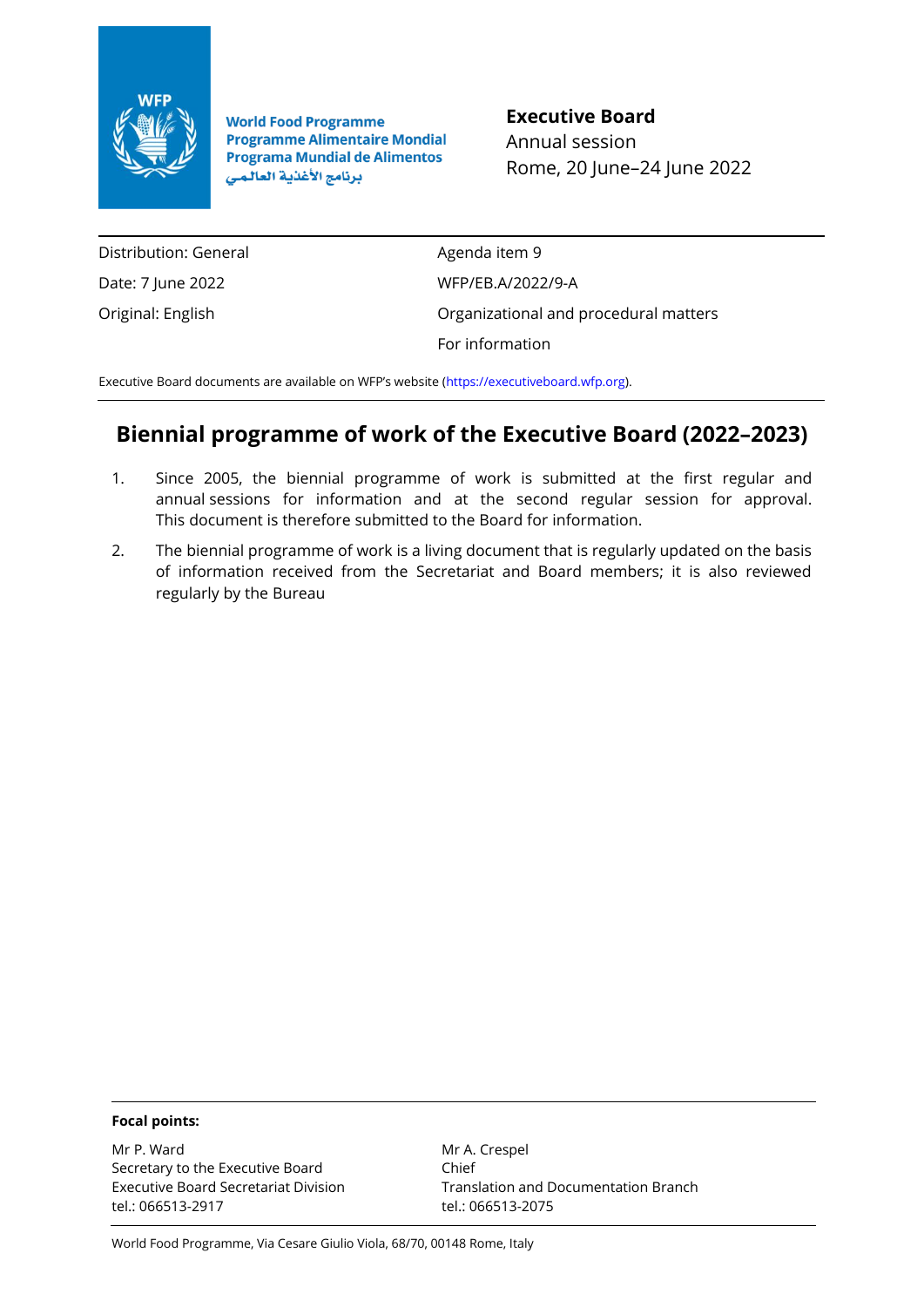| SUMMARY OF THE BIENNIAL PROGRAMME OF WORK OF THE EXECUTIVE BOARD (2022-2023)                                                                                                                                                                                                                   |                                                                                                                                                                                                                                                                                                                                                                                                                                                                                                                                                                                                                                                                                                                                                                                                                                                                                                                                                                                                                                                                                                                                                                |                                                                                                                                                                           |  |
|------------------------------------------------------------------------------------------------------------------------------------------------------------------------------------------------------------------------------------------------------------------------------------------------|----------------------------------------------------------------------------------------------------------------------------------------------------------------------------------------------------------------------------------------------------------------------------------------------------------------------------------------------------------------------------------------------------------------------------------------------------------------------------------------------------------------------------------------------------------------------------------------------------------------------------------------------------------------------------------------------------------------------------------------------------------------------------------------------------------------------------------------------------------------------------------------------------------------------------------------------------------------------------------------------------------------------------------------------------------------------------------------------------------------------------------------------------------------|---------------------------------------------------------------------------------------------------------------------------------------------------------------------------|--|
| EB.1/2022 (28 February-3 March)<br>EB.A/2022 (20-24 June)                                                                                                                                                                                                                                      |                                                                                                                                                                                                                                                                                                                                                                                                                                                                                                                                                                                                                                                                                                                                                                                                                                                                                                                                                                                                                                                                                                                                                                | EB.2/2022 (14-18 November)                                                                                                                                                |  |
| <b>INTRODUCTION</b>                                                                                                                                                                                                                                                                            | <b>INTRODUCTION</b>                                                                                                                                                                                                                                                                                                                                                                                                                                                                                                                                                                                                                                                                                                                                                                                                                                                                                                                                                                                                                                                                                                                                            | <b>INTRODUCTION</b>                                                                                                                                                       |  |
| Adoption of the agenda (A)<br>Election of the Bureau and appointment of<br>⋗<br>the Rapporteur                                                                                                                                                                                                 | Adoption of the agenda (A)<br>➤<br>Appointment of the Rapporteur<br>⋗<br>Opening remarks by the Executive Director<br>⋗                                                                                                                                                                                                                                                                                                                                                                                                                                                                                                                                                                                                                                                                                                                                                                                                                                                                                                                                                                                                                                        | Adoption of the agenda (A)<br>⋗<br>Appointment of the Rapporteur<br>⋗<br>Opening remarks by the Executive Director<br>⋗                                                   |  |
| Opening remarks by the Executive Director<br>⋗                                                                                                                                                                                                                                                 |                                                                                                                                                                                                                                                                                                                                                                                                                                                                                                                                                                                                                                                                                                                                                                                                                                                                                                                                                                                                                                                                                                                                                                |                                                                                                                                                                           |  |
| <b>ANNUAL REPORTS</b>                                                                                                                                                                                                                                                                          | <b>ANNUAL REPORTS</b><br>Annual performance report for 2021 (A)<br>➤<br>Annual report of the Ethics Office<br>for 2021 (C)<br>Annual report of the Office of the<br>➤<br>Ombudsman and Mediation Services<br>for 2021 and management note (C)                                                                                                                                                                                                                                                                                                                                                                                                                                                                                                                                                                                                                                                                                                                                                                                                                                                                                                                  | <b>ANNUAL REPORTS</b>                                                                                                                                                     |  |
| <b>POLICY ISSUES</b>                                                                                                                                                                                                                                                                           | <b>POLICY ISSUES</b>                                                                                                                                                                                                                                                                                                                                                                                                                                                                                                                                                                                                                                                                                                                                                                                                                                                                                                                                                                                                                                                                                                                                           | <b>POLICY ISSUES</b>                                                                                                                                                      |  |
| Corporate results framework<br>➤<br>$(2022 - 2025)$ (A)<br>WFP gender policy 2022 (A)<br>WFP evaluation policy 2022 (A)<br>⋗<br>Compendium of policies relating to the<br>strategic plan (I)<br>Oral update on WFP's role in the follow-up<br>to the United Nations food systems<br>summit (I) | Country capacity-strengthening policy<br>➤<br>update (A)<br>Update on WFP's role in the<br>⋗<br>collective humanitarian response (2021)<br>(C)<br>Update on WFP's response to<br>$\blacktriangleright$<br>HIV and AIDS (I)<br>Update on WFP's implementation of<br>➤<br>United Nations General Assembly<br>resolution 72/279 (repositioning the<br>United Nations development system) (I)                                                                                                                                                                                                                                                                                                                                                                                                                                                                                                                                                                                                                                                                                                                                                                      | WFP policy formulation (A)<br>⋗<br>Compendium of policies relating to<br>⋗<br>the strategic plan (I)<br>Update on collaboration among<br>⋗<br>the Rome-based agencies (I) |  |
| <b>RESOURCE, FINANCIAL AND</b>                                                                                                                                                                                                                                                                 | <b>RESOURCE, FINANCIAL AND</b>                                                                                                                                                                                                                                                                                                                                                                                                                                                                                                                                                                                                                                                                                                                                                                                                                                                                                                                                                                                                                                                                                                                                 | <b>RESOURCE, FINANCIAL AND</b>                                                                                                                                            |  |
| <b>BUDGETARY MATTERS</b>                                                                                                                                                                                                                                                                       | <b>BUDGETARY MATTERS</b>                                                                                                                                                                                                                                                                                                                                                                                                                                                                                                                                                                                                                                                                                                                                                                                                                                                                                                                                                                                                                                                                                                                                       | <b>BUDGETARY MATTERS</b>                                                                                                                                                  |  |
| Utilization of the Programme Support and<br>➤<br>Administrative Equalization Account<br>reserve (A)<br>Increase of strategic financing authority<br>➤<br>ceilings (I)                                                                                                                          | Audited annual accounts, 2021 (A)<br>➤<br>Report on the utilization of WFP's advance<br>⋗<br>financing mechanisms<br>(1 January-31 December 2021) (A)<br>Classification of private sector donors as<br>non-traditional donors under General Rule<br>XIII.4(c) (A)<br>Update on the WFP management plan<br>➤<br>(2022-2024) (A)<br>Annual report of the Independent<br>Oversight Advisory Committee (C)<br>Annual report of the Inspector General (C)<br>➤<br>and note by the Executive Director (C)<br>Management review of significant risk and<br>➤<br>control issues, 2021 (C)<br>Report of the External Auditor on the<br>➤<br>management of cooperating partners (C)<br>and WFP management response to the<br>External Auditor's recommendations (C)<br>Report of the External Auditor on<br>➤<br>oversight by management and WFP (C)<br>and WFP management response to the<br>External Auditor's recommendations (C)<br>Report on the implementation of the<br>➤<br>External Auditor's recommendations (C)<br>Report of the Executive Director on<br>➤<br>contributions, reductions and waivers<br>of costs under General Rule XIII.4 (f)<br>in 2021 (l) | WFP management plan (2023-2025) (A)<br>⋗<br>> Workplan of the External Auditor (I)                                                                                        |  |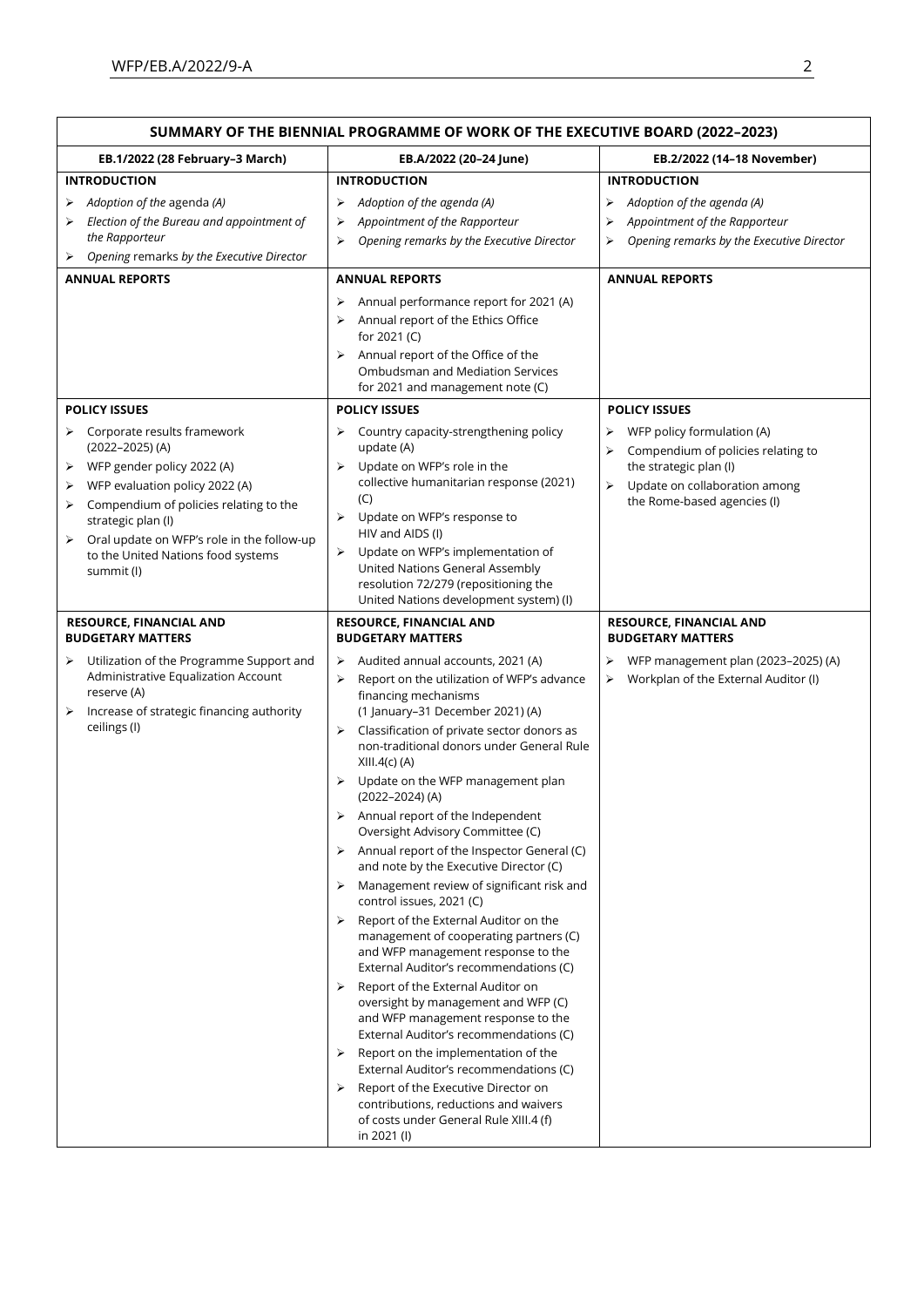| SUMMARY OF THE BIENNIAL PROGRAMME OF WORK OF THE EXECUTIVE BOARD (2022-2023)                                                                                                                                                                                                                                                                                                                                                                                                                                                                                                                                                                                                                                                                                                                                                                                                                                                                                                                                                                                                                                                                  |                                                                                                                                                                                                                                                                                                                                                                                                                                                                                                                                                                                                                                                                                                |                                                                                                                                                                                                                                                                                                                                                                                                                                                                                                                                                                                                                                                                                                                                         |  |
|-----------------------------------------------------------------------------------------------------------------------------------------------------------------------------------------------------------------------------------------------------------------------------------------------------------------------------------------------------------------------------------------------------------------------------------------------------------------------------------------------------------------------------------------------------------------------------------------------------------------------------------------------------------------------------------------------------------------------------------------------------------------------------------------------------------------------------------------------------------------------------------------------------------------------------------------------------------------------------------------------------------------------------------------------------------------------------------------------------------------------------------------------|------------------------------------------------------------------------------------------------------------------------------------------------------------------------------------------------------------------------------------------------------------------------------------------------------------------------------------------------------------------------------------------------------------------------------------------------------------------------------------------------------------------------------------------------------------------------------------------------------------------------------------------------------------------------------------------------|-----------------------------------------------------------------------------------------------------------------------------------------------------------------------------------------------------------------------------------------------------------------------------------------------------------------------------------------------------------------------------------------------------------------------------------------------------------------------------------------------------------------------------------------------------------------------------------------------------------------------------------------------------------------------------------------------------------------------------------------|--|
| EB.1/2022 (28 February-3 March)                                                                                                                                                                                                                                                                                                                                                                                                                                                                                                                                                                                                                                                                                                                                                                                                                                                                                                                                                                                                                                                                                                               | EB.A/2022 (20-24 June)                                                                                                                                                                                                                                                                                                                                                                                                                                                                                                                                                                                                                                                                         | EB.2/2022 (14-18 November)                                                                                                                                                                                                                                                                                                                                                                                                                                                                                                                                                                                                                                                                                                              |  |
| <b>EVALUATION REPORTS (C)</b><br>$\triangleright$ Summary report on the strategic<br>evaluation of WFP's use of technology in<br>constrained environments and<br>management response<br>Summary report on the evaluation of the<br>➤<br>WFP response to the COVID-19 pandemic<br>and preliminary management response<br>Summary reports on evaluations of<br>➤<br>country strategic plans and management<br>responses<br>- El Salvador (2017-2021)<br>- Honduras (2018–2021)<br>- Zimbabwe (2017-2021)                                                                                                                                                                                                                                                                                                                                                                                                                                                                                                                                                                                                                                        | <b>EVALUATION REPORTS (C)</b><br>$\triangleright$ Annual evaluation report for 2021 and<br>management response<br>⋗<br>Summary reports on evaluations of<br>country strategic plans and management<br>responses<br>- Mozambique (2017-2022)<br>- United Republic of Tanzania<br>$(2017 - 2021)$<br>Summary report on the review of the<br>$\blacktriangleright$<br>implementation of recommendations<br>from thematic evaluations of a<br>strategic/global nature and management<br>response<br>$\blacktriangleright$<br>Comprehensive management response to<br>the evaluation of the WFP response to the<br>COVID-19 pandemic<br>Implementation status of<br>⋗<br>evaluation recommendations | <b>EVALUATION REPORTS</b><br>> Synthesis of evidence of WFP's<br>performance measurement and<br>monitoring and management response (C)<br>Summary reports on evaluations of<br>➤<br>country strategic plans and management<br>responses (C)<br>- Afghanistan (2018-2022)<br>- Bolivia (Plurinational State of)<br>$(2018 - 2022)$<br>- Chad (2019-2023)<br>- Ecuador (2017-2021)<br>- India (2019-2023)<br>- Jordan (2020-2024)<br>- Kyrgyzstan (2018-2022)<br>- Pakistan (2018–2022)<br>- Peru (2018-2022)<br>- South Sudan (2018-2021)<br>- Sri Lanka (2018-2022)<br>- Sudan (the) (2019-2023)<br>- Tajikistan (2019-2024)<br>Oral update on the management response<br>to the evaluation of WFP response to<br>COVID-19 pandemic (I) |  |
| <b>OPERATIONAL MATTERS</b><br>Country strategic plans (A)<br>> Burundi (2022-2024)<br>Cameroon (2022-2026)<br>Caribbean multi-country strategic plan<br>➤<br>$(2022 - 2026)$<br>Revisions of country strategic plans and<br>corresponding budget increases approved by the<br>Board by vote by correspondence (I)<br>> Afghanistan (2018-2022)<br>Namibia (2017–2022)<br>Crisis response revisions of country strategic plans<br>and corresponding budget increases approved by<br>the Executive Director or by the Executive Director<br>and the Director-General of the Food and<br>Agriculture Organization of the United Nations,<br>following comment by Member States (I)<br>> Madagascar (2019-2024)<br>Oral global overview of humanitarian needs and<br>operational concerns and priorities (I)<br>Reports of the Executive Director on<br>operational matters (I)<br>$\triangleright$ Revisions of country strategic plans and<br>interim country strategic plans and<br>corresponding budget increases approved<br>by the Executive Director or jointly by the<br>Executive Director and the<br>Director-General of FAO (1 July-31 | <b>OPERATIONAL MATTERS</b><br>Country strategic plans (A)<br>China (2022-2025)<br>⋗<br>El Salvador (2022-2027)<br>⋗<br>Mozambique (2022-2026)<br>⋗<br>Togo (2022-2026)<br>⋗<br>United Republic of Tanzania (2022-2027)<br>⋗<br>Zimbabwe (2022-2026)<br>➤<br>Oral global overview of humanitarian needs and<br>operational concerns and priorities (I)<br>Reports of the Executive Director on<br>operational matters (I)                                                                                                                                                                                                                                                                       | <b>OPERATIONAL MATTERS</b><br>Country strategic plans (A)<br>Bolivia (Plurinational State of)<br>⋗<br>Ecuador<br>⋗<br>Guinea Bissau<br>⋗<br>Honduras<br>⋗<br>India<br>⋗<br>Iran (Islamic Republic of)<br>➤<br>Jordan<br>⋗<br>Kyrgyzstan<br>⋗<br>Lebanon<br>Pakistan<br>Peru<br>South Sudan<br>Sri Lanka<br>⋗<br>Tajikistan<br>⋗<br>Timor-Leste<br>Türkiye<br>Yemen<br>⋗<br>Oral global overview of humanitarian needs and<br>operational concerns and priorities (I)<br>Reports of the Executive Director on<br>operational matters (I)                                                                                                                                                                                                 |  |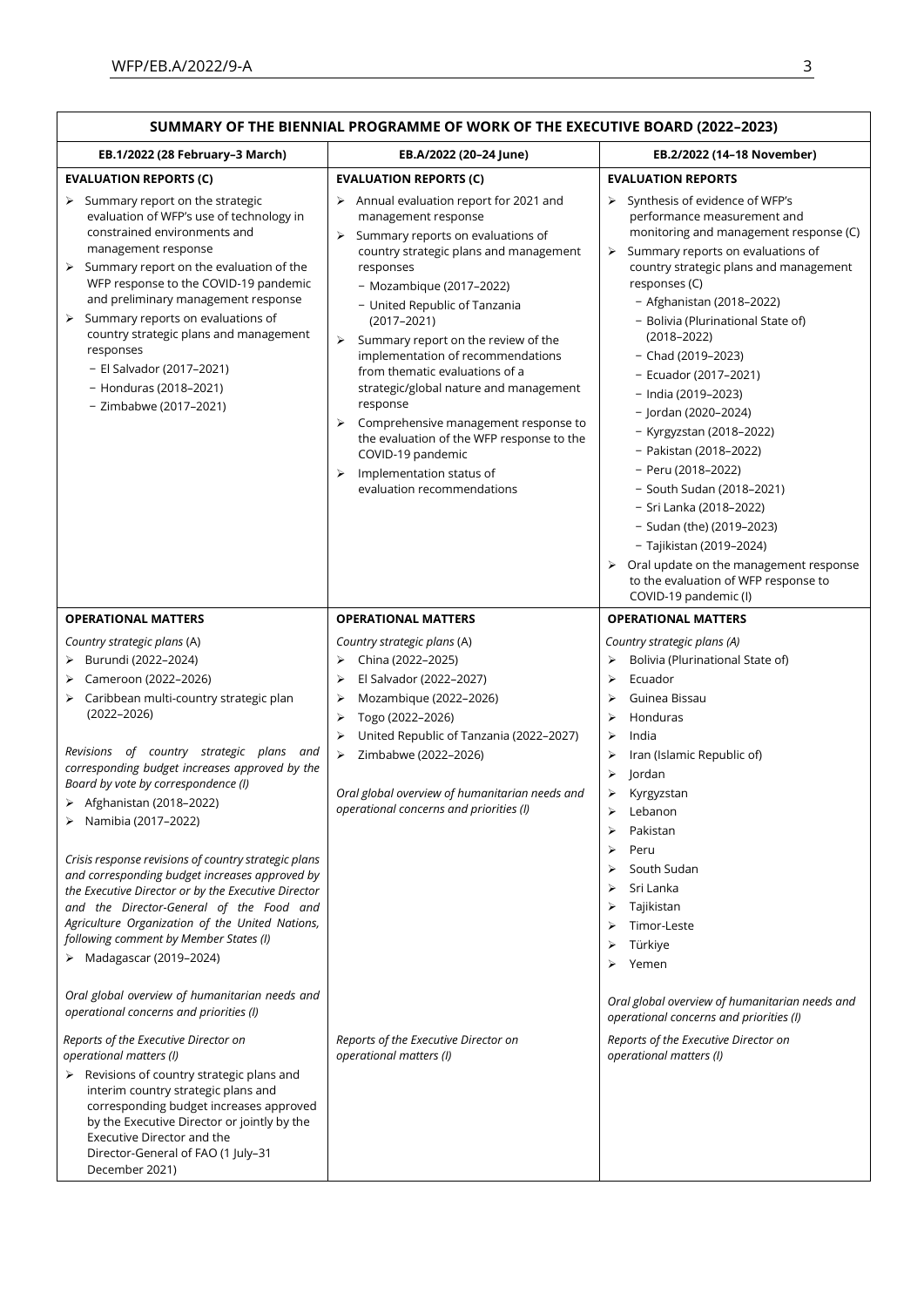| SUMMARY OF THE BIENNIAL PROGRAMME OF WORK OF THE EXECUTIVE BOARD (2022-2023)                             |                                                                                                                                                                                                              |                                                                                                                                      |  |
|----------------------------------------------------------------------------------------------------------|--------------------------------------------------------------------------------------------------------------------------------------------------------------------------------------------------------------|--------------------------------------------------------------------------------------------------------------------------------------|--|
| EB.1/2022 (28 February-3 March)                                                                          | EB.A/2022 (20-24 June)<br>EB.2/2022 (14-18 November)                                                                                                                                                         |                                                                                                                                      |  |
| <b>ORGANIZATIONAL AND</b><br><b>PROCEDURAL MATTERS</b>                                                   | <b>ORGANIZATIONAL AND</b><br><b>PROCEDURAL MATTERS</b>                                                                                                                                                       | <b>ORGANIZATIONAL AND</b><br><b>PROCEDURAL MATTERS</b>                                                                               |  |
| Biennial programme of work of the<br>➤<br>Executive Board (2022-2023) (I)                                | Biennial programme of work of the<br>⋗<br>Executive Board (2022-2023) (I)                                                                                                                                    | Biennial programme of work of the<br>⋗<br>Executive Board (2023-2024) (A)                                                            |  |
| <b>ADMINISTRATIVE AND</b><br><b>MANAGERIAL MATTERS</b>                                                   | <b>ADMINISTRATIVE AND</b><br><b>MANAGERIAL MATTERS</b>                                                                                                                                                       | <b>ADMINISTRATIVE AND</b><br><b>MANAGERIAL MATTERS</b>                                                                               |  |
| Appointment of one member to the<br>➤<br>Independent Oversight Advisory<br>Committee (A)                 | Appointment of one member to the<br>⋗<br>Independent Oversight Advisory<br>Committee (A)                                                                                                                     |                                                                                                                                      |  |
| Reports by the Joint Inspection Unit<br>➤<br>relevant to the work of WFP (C)                             | Address by staff representative bodies to<br>➤<br>the Board                                                                                                                                                  |                                                                                                                                      |  |
|                                                                                                          | Report on global losses for the period<br>$\blacktriangleright$<br>1 January-31 December 2021 (I)                                                                                                            |                                                                                                                                      |  |
|                                                                                                          | Update on food procurement (I)<br>$\blacktriangleright$                                                                                                                                                      |                                                                                                                                      |  |
|                                                                                                          | Statistical report on international<br>$\blacktriangleright$<br>professional staff and higher categories at<br>31 December 2021 (I)                                                                          |                                                                                                                                      |  |
|                                                                                                          | Security report (I)<br>$\blacktriangleright$                                                                                                                                                                 |                                                                                                                                      |  |
| <b>SUMMARY OF THE WORK OF THE</b><br><b>2021 SECOND REGULAR SESSION OF THE</b><br><b>EXECUTIVE BOARD</b> | <b>SUMMARY OF THE WORK OF THE</b><br><b>2022 FIRST REGULAR SESSION OF THE</b><br><b>EXECUTIVE BOARD</b>                                                                                                      | <b>SUMMARY OF THE WORK OF THE</b><br><b>2022 ANNUAL SESSION OF THE</b><br><b>EXECUTIVE BOARD</b>                                     |  |
| <b>OTHER BUSINESS</b>                                                                                    | <b>OTHER BUSINESS</b>                                                                                                                                                                                        | <b>OTHER BUSINESS</b>                                                                                                                |  |
|                                                                                                          | Oral report on the joint meeting of the<br>$\blacktriangleright$<br>Executive Boards of UNDP/UNFPA/UNOPS,<br>UNICEF, UN-Women and WFP (I)<br><b>Update on United Nations</b><br>Humanitarian Air Service (I) | Report on the joint meeting of the<br>$\blacktriangleright$<br>Executive Boards of UNDP/UNFPA/UNOPS,<br>UNICEF, UN-Women and WFP (I) |  |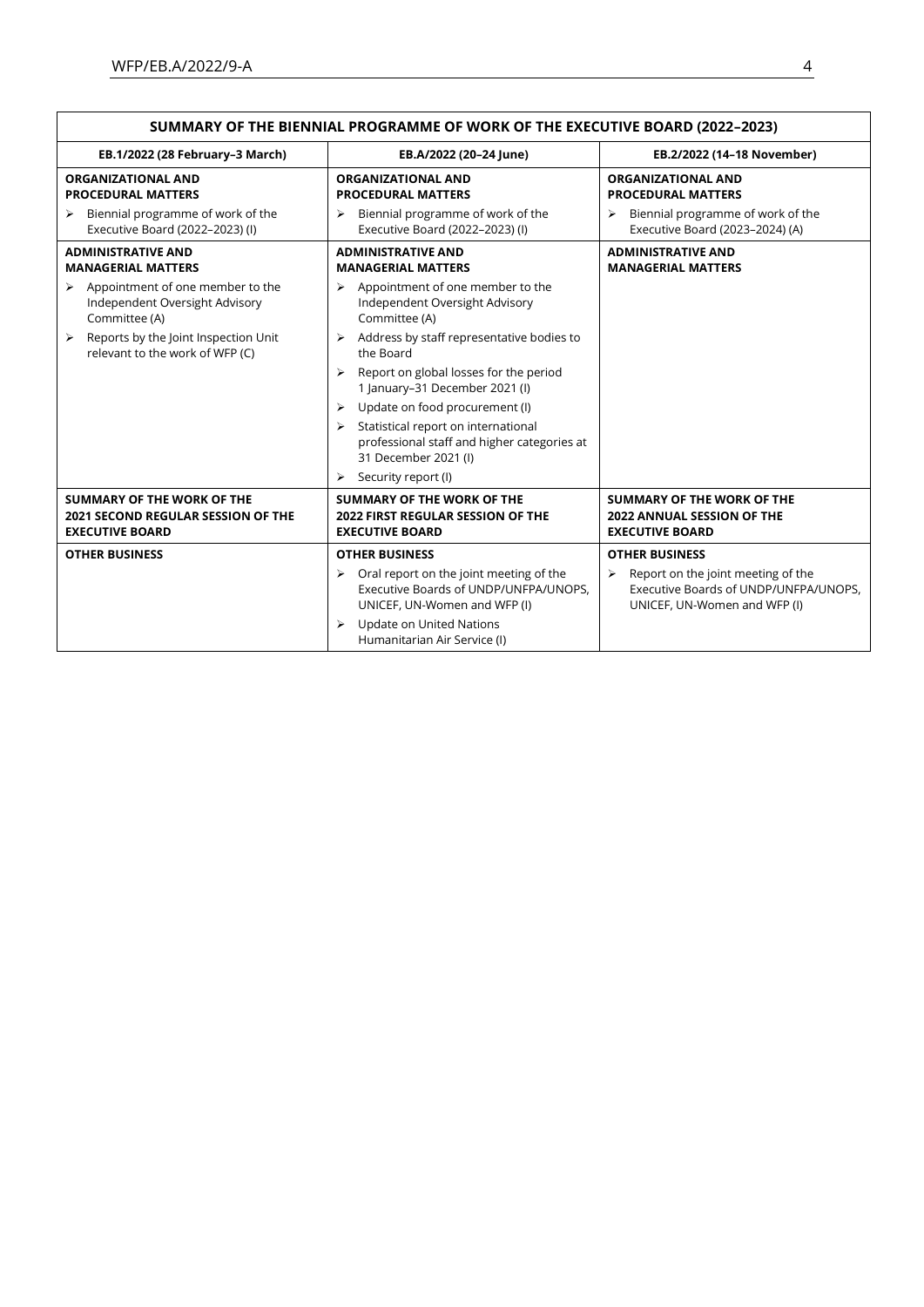| SUMMARY OF THE BIENNIAL PROGRAMME OF WORK OF THE EXECUTIVE BOARD (2022-2023)                                                                                            |                                                                                                                                                                                                                                                                                                                                                                                                                                                                                                                                                                                                                                                                                                                                                                                                                                                                                                              |                                                                                                                                                           |  |  |
|-------------------------------------------------------------------------------------------------------------------------------------------------------------------------|--------------------------------------------------------------------------------------------------------------------------------------------------------------------------------------------------------------------------------------------------------------------------------------------------------------------------------------------------------------------------------------------------------------------------------------------------------------------------------------------------------------------------------------------------------------------------------------------------------------------------------------------------------------------------------------------------------------------------------------------------------------------------------------------------------------------------------------------------------------------------------------------------------------|-----------------------------------------------------------------------------------------------------------------------------------------------------------|--|--|
| EB.1/2023 (27 February-3 March)                                                                                                                                         | EB.A/2023 (26-30 June)                                                                                                                                                                                                                                                                                                                                                                                                                                                                                                                                                                                                                                                                                                                                                                                                                                                                                       | EB.2/2023 (13-17 November)                                                                                                                                |  |  |
| <b>INTRODUCTION</b><br>Adoption of the agenda (A)<br>Election of the Bureau and appointment of<br>⋗<br>the Rapporteur<br>Opening remarks by the Executive Director<br>➤ | <b>INTRODUCTION</b><br>Adoption of the agenda (A)<br>➤<br>Appointment of the Rapporteur<br>➤<br>Opening remarks by the Executive Director<br>⋗                                                                                                                                                                                                                                                                                                                                                                                                                                                                                                                                                                                                                                                                                                                                                               | <b>INTRODUCTION</b><br>$\triangleright$ Adoption of the agenda (A)<br>Appointment of the Rapporteur<br>Opening remarks by the Executive Director          |  |  |
| <b>ANNUAL REPORTS</b>                                                                                                                                                   | <b>ANNUAL REPORTS</b><br>Annual performance report for 2022 (A)<br>➤<br>> Annual report of the Ethics Office<br>for 2022 (C)<br>Annual report of the Office of the<br>⋗<br>Ombudsman and Mediation Services<br>for 2022 and management note (C)                                                                                                                                                                                                                                                                                                                                                                                                                                                                                                                                                                                                                                                              | <b>ANNUAL REPORTS</b>                                                                                                                                     |  |  |
| <b>POLICY ISSUES</b><br>Policy on WFP's role in urban areas (A)<br>Aviation operations policy (A)                                                                       | <b>POLICY ISSUES</b><br>Cash-based transfer policy (A)<br>⋗<br>South-South and triangular cooperation<br>policy (A)<br>$\blacktriangleright$<br>Update on WFP's role in the<br>collective humanitarian response (C)<br>Update on WFP's response to HIV and<br>$\blacktriangleright$<br>AIDS (I)<br>Update on WFP's implementation of<br>≻<br>United Nations General Assembly<br>resolution 72/279 (repositioning the<br>United Nations development system) (I)                                                                                                                                                                                                                                                                                                                                                                                                                                               | <b>POLICY ISSUES</b><br>Update on collaboration among the<br>Rome-based agencies (I)<br>Compendium of policies relating to<br>⋗<br>the strategic plan (I) |  |  |
| RESOURCE, FINANCIAL AND BUDGETARY<br><b>MATTERS</b>                                                                                                                     | <b>RESOURCE, FINANCIAL AND</b><br><b>BUDGETARY MATTERS</b><br>Audited annual accounts, 2022 (A)<br>➤<br>Annual report of the Independent Oversight<br>Advisory Committee (C)<br>$\triangleright$ Annual report of the Inspector General (C)<br>and note by the Executive Director (C)<br>Management review of significant risk and<br>➤<br>control issues, 2022 (C)<br>Reports of the External Auditor on<br>management matters (C) and<br>WFP management response to the<br>External Auditor's recommendations (C)<br>Report on the implementation of the<br>$\blacktriangleright$<br>External Auditor recommendations (C)<br>Report on the utilization of WFP's advance<br>≻<br>financing mechanisms<br>(1 January-31 December 2022) (C)<br>Report of the Executive Director on<br>$\blacktriangleright$<br>contributions, reductions and waivers<br>of costs under General Rule XIII.4 (f)<br>in 2022 (l) | RESOURCE, FINANCIAL AND BUDGETARY<br><b>MATTERS</b><br>WFP management plan (2024–2026) (A)<br>Workplan of the External Auditor (I)<br>➤                   |  |  |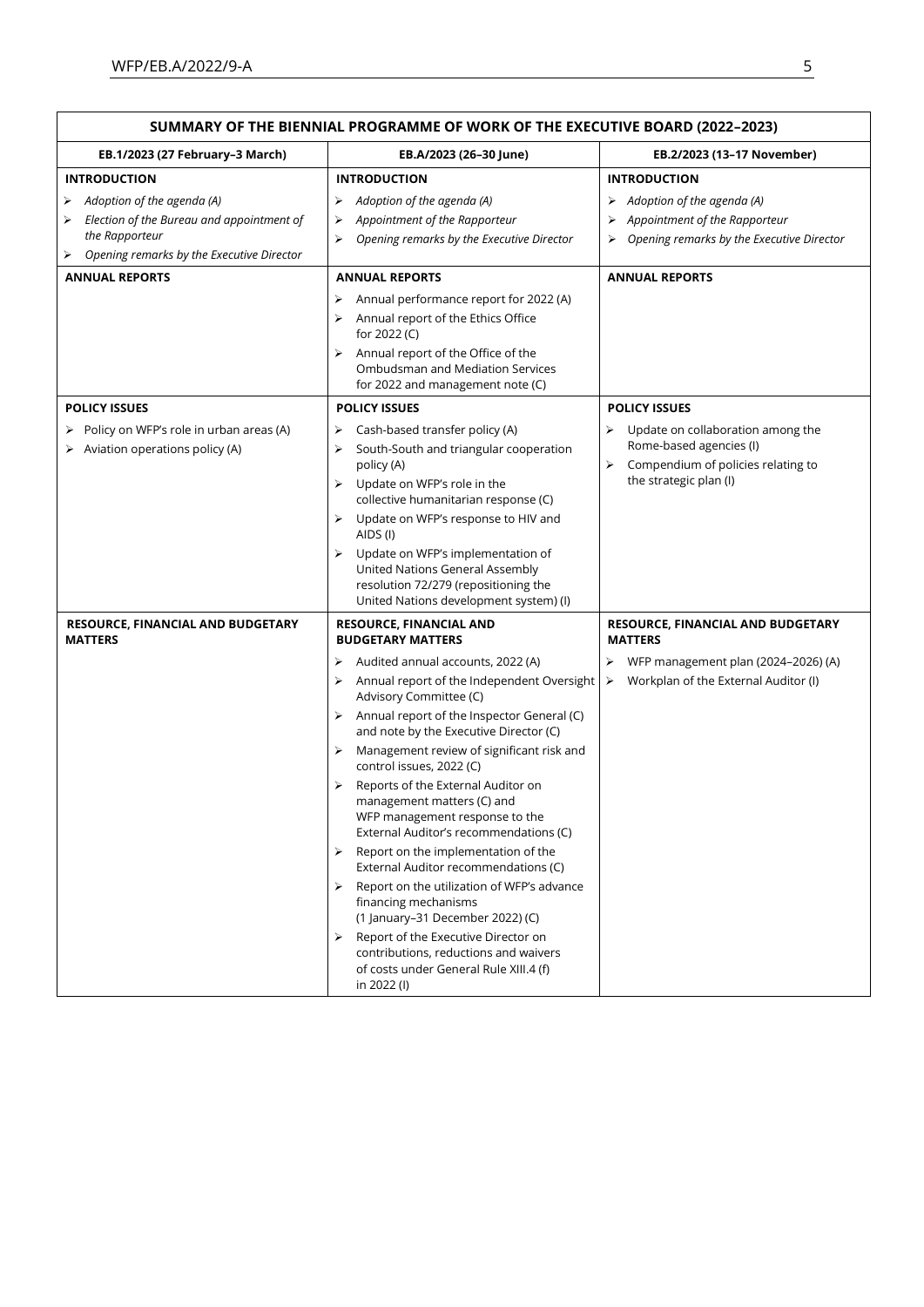| SUMMARY OF THE BIENNIAL PROGRAMME OF WORK OF THE EXECUTIVE BOARD (2022-2023)                                                                                                                                                                                                                                                                                                                                                                                                                                            |                                                                                                                                                                                                                                                                                                                                                                                                                                                                                                                                                                                                                                                                                                                                                                            |                                                                                                                                                                                                                                                                                                                                                                                                                                                                                            |  |  |
|-------------------------------------------------------------------------------------------------------------------------------------------------------------------------------------------------------------------------------------------------------------------------------------------------------------------------------------------------------------------------------------------------------------------------------------------------------------------------------------------------------------------------|----------------------------------------------------------------------------------------------------------------------------------------------------------------------------------------------------------------------------------------------------------------------------------------------------------------------------------------------------------------------------------------------------------------------------------------------------------------------------------------------------------------------------------------------------------------------------------------------------------------------------------------------------------------------------------------------------------------------------------------------------------------------------|--------------------------------------------------------------------------------------------------------------------------------------------------------------------------------------------------------------------------------------------------------------------------------------------------------------------------------------------------------------------------------------------------------------------------------------------------------------------------------------------|--|--|
| EB.1/2023 (27 February-3 March)                                                                                                                                                                                                                                                                                                                                                                                                                                                                                         | EB.A/2023 (26-30 June)                                                                                                                                                                                                                                                                                                                                                                                                                                                                                                                                                                                                                                                                                                                                                     | EB.2/2023 (13-17 November)                                                                                                                                                                                                                                                                                                                                                                                                                                                                 |  |  |
| <b>EVALUATION REPORTS (C)</b><br>Summary report on the strategic<br>➤<br>evaluation of nutrition and HIV/AIDS and<br>management response<br>Summary report on the evaluation of the<br>➤<br>peacebuilding in transition settings policy<br>and management response<br>Summary reports on evaluations of<br>⋗<br>country strategic plans and management<br>responses<br>- Algeria (2019-2022)<br>Central African Republic (2018-2022)<br>Mauritania (2019-2022)<br>Nigeria (2019-2022)<br>State of Palestine (2018-2022) | <b>EVALUATION REPORTS (C)</b><br>Annual evaluation report for 2022 and<br>⋗<br>management response<br>Summary report on the evaluation of the<br>⋗<br>policy on country strategic plans and<br>management response<br>Summary report on the evaluation of the<br>⋗<br>disaster risk reduction and climate change<br>policies and management response<br>Summary report on the evaluation of the<br>⋗<br>policy on building resilience for food<br>security and nutrition and<br>management response<br>Summary reports on evaluations of<br>⋗<br>country strategic plans and management<br>responses<br>Egypt (2018-2023)<br>Haiti (2019-2023)<br>Kenya (2018-2023)<br>$\overline{a}$<br>Zambia (2019-2024)<br>Implementation status of evaluation<br>⋗<br>recommendations | <b>EVALUATION REPORTS (C)</b><br>Summary reports on evaluations of<br>⋗<br>country strategic plans and management<br>responses<br>- Benin (2019-2023)<br>Bhutan (2019-2023)<br>Burkina Faso (2019-2023)<br>Cambodia (2019-2023)<br>$\overline{\phantom{0}}$<br>Dominican Republic (2019-2023)<br>-<br>Ghana (2019-2023)<br>-<br>Madagascar (2019-2024)<br>Malawi (2019-2023)<br>-<br>- Namibia (2017-2022)<br>- Nepal (2019-2023)<br>- Philippines (2018-2023)<br>- Senegal (2019-2023)    |  |  |
| Country strategic plans (A)<br>Algeria<br>➤<br>Central African Republic<br>⋗<br>Gambia (the)<br>⋗<br>Libya<br>⋗<br>Mauritania<br>⋗<br>Nigeria<br>➤<br>State of Palestine<br>⋗<br>Venezuela (Bolivarian Republic of)<br>➤<br>Oral global overview of humanitarian needs and<br>operational concerns and priorities (I)                                                                                                                                                                                                   | Country strategic plans (A)<br>Egypt<br>⋗<br>Guinea<br>⋗<br>⋗<br>Kenya<br>Pacific interim multi-country strategic plan<br>⋗<br>Zambia<br>⋗<br>Oral global overview of humanitarian needs and<br>operational concerns and priorities (I)                                                                                                                                                                                                                                                                                                                                                                                                                                                                                                                                    | Country strategic plans (A)<br>Afghanistan<br>⋗<br>Angola<br>➤<br>Benin<br>⋗<br>Bhutan<br>➤<br>Burkina Faso<br>➤<br>Cambodia<br>➤<br>Chad<br>➤<br>Democratic People's Republic of Korea<br>➤<br>Dominican Republic<br>➤<br>Ghana<br>⋗<br>⋗<br>Haiti<br>Madagascar<br>➤<br>Malawi<br>⋗<br>Morocco<br>⋗<br>Myanmar<br>⋗<br>Namibia<br>➤<br>Nepal<br>➤<br>Philippines<br>⋗<br>Senegal<br>⋗<br>Sudan (the)<br>⋗<br>Syrian Arab Republic<br>⋗<br>Oral global overview of humanitarian needs and |  |  |
| Reports of the Executive Director on<br>operational matters (I)                                                                                                                                                                                                                                                                                                                                                                                                                                                         | Reports of the Executive Director on<br>operational matters (I)                                                                                                                                                                                                                                                                                                                                                                                                                                                                                                                                                                                                                                                                                                            | operational concerns and priorities (I)<br>Reports of the Executive Director on<br>operational matters (I)                                                                                                                                                                                                                                                                                                                                                                                 |  |  |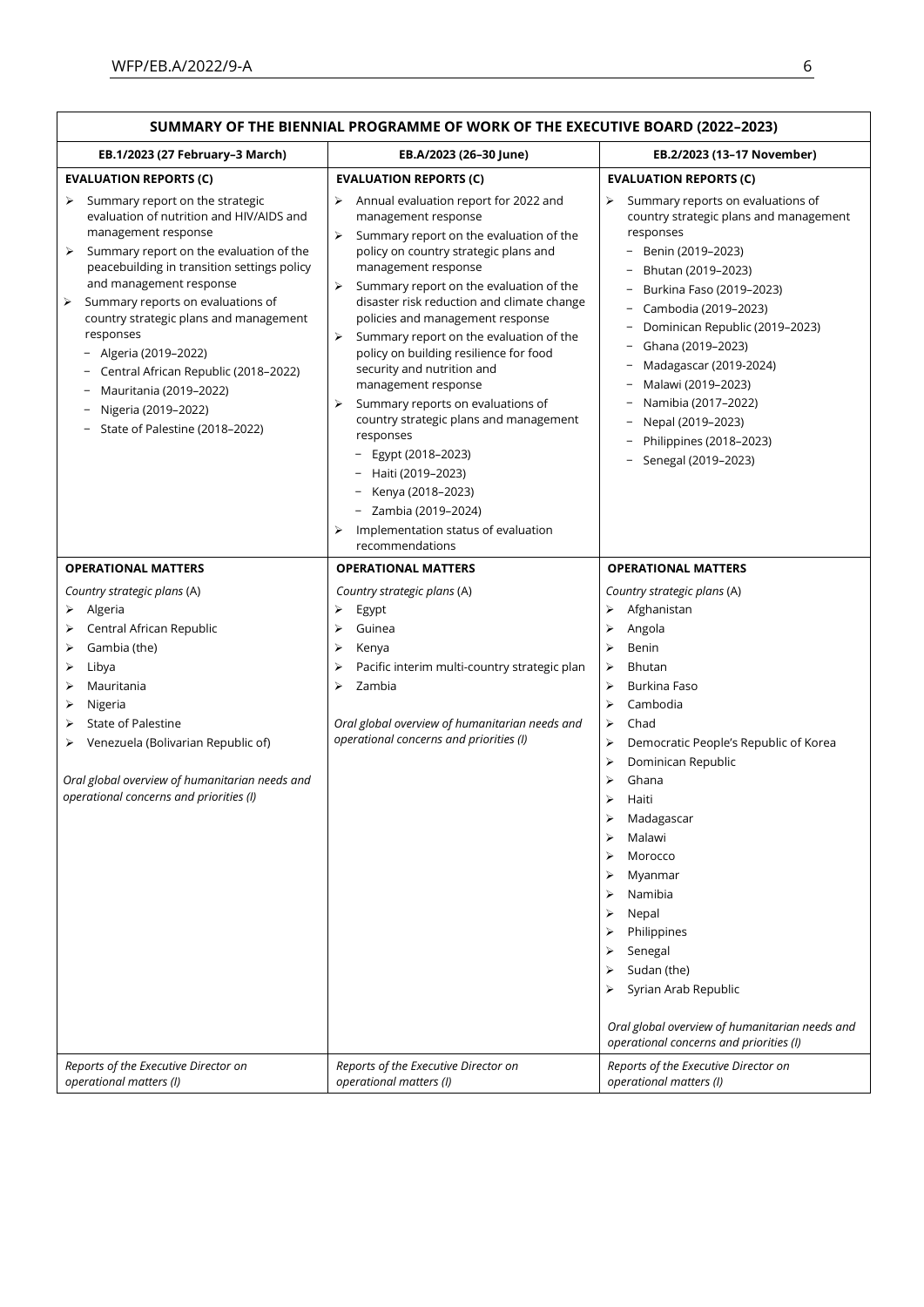| SUMMARY OF THE BIENNIAL PROGRAMME OF WORK OF THE EXECUTIVE BOARD (2022-2023)                                              |                                                                                                                                                                                                                                                                                                                                                                            |                                                                                                                                      |  |
|---------------------------------------------------------------------------------------------------------------------------|----------------------------------------------------------------------------------------------------------------------------------------------------------------------------------------------------------------------------------------------------------------------------------------------------------------------------------------------------------------------------|--------------------------------------------------------------------------------------------------------------------------------------|--|
| EB.1/2023 (27 February-3 March)                                                                                           | EB.A/2023 (26-30 June)                                                                                                                                                                                                                                                                                                                                                     | EB.2/2023 (13-17 November)                                                                                                           |  |
| <b>ORGANIZATIONAL AND</b><br><b>ORGANIZATIONAL AND</b><br><b>PROCEDURAL MATTERS</b><br><b>PROCEDURAL MATTERS</b>          |                                                                                                                                                                                                                                                                                                                                                                            | <b>ORGANIZATIONAL AND</b><br><b>PROCEDURAL MATTERS</b>                                                                               |  |
| Biennial programme of work of the<br>⋗<br>Executive Board (2023-2024) (I)                                                 | Biennial programme of work of the<br>➤<br>Executive Board (2023-2024) (I)                                                                                                                                                                                                                                                                                                  | Biennial programme of work of the<br>⋗<br>Executive Board (2024-2025) (A)                                                            |  |
| <b>ADMINISTRATIVE AND MANAGERIAL</b><br><b>MATTERS</b>                                                                    | <b>ADMINISTRATIVE AND MANAGERIAL</b><br><b>MATTERS</b>                                                                                                                                                                                                                                                                                                                     | <b>ADMINISTRATIVE AND MANAGERIAL</b><br><b>MATTERS</b>                                                                               |  |
| Establishment of a selection panel for the<br>➤<br>appointment of Independent Oversight<br>Advisory Committee members (A) | $\triangleright$ Appointment of one member to the<br>Independent Oversight Advisory<br>Committee (A)                                                                                                                                                                                                                                                                       |                                                                                                                                      |  |
| Reports by the Joint Inspection Unit<br>relevant to the work of WFP (C)                                                   | Address by staff representative bodies to<br>➤<br>the Board                                                                                                                                                                                                                                                                                                                |                                                                                                                                      |  |
|                                                                                                                           | Report on global losses for the period<br>➤<br>1 January-31 December 2022 (I)                                                                                                                                                                                                                                                                                              |                                                                                                                                      |  |
|                                                                                                                           | $\triangleright$ Update on food procurement (I)                                                                                                                                                                                                                                                                                                                            |                                                                                                                                      |  |
|                                                                                                                           | Statistical report on international<br>professional staff and higher categories at<br>31 December 2022 (I)                                                                                                                                                                                                                                                                 |                                                                                                                                      |  |
|                                                                                                                           | $\triangleright$ Security report (I)                                                                                                                                                                                                                                                                                                                                       |                                                                                                                                      |  |
| <b>SUMMARY OF THE WORK OF THE</b><br><b>2022 SECOND REGULAR SESSION OF THE</b><br><b>EXECUTIVE BOARD</b>                  | <b>SUMMARY OF THE WORK OF THE</b><br><b>2023 FIRST REGULAR SESSION OF THE</b><br><b>EXECUTIVE BOARD</b>                                                                                                                                                                                                                                                                    | <b>SUMMARY OF THE WORK OF THE</b><br><b>2023 ANNUAL SESSION OF THE</b><br><b>EXECUTIVE BOARD</b>                                     |  |
| <b>OTHER BUSINESS</b>                                                                                                     | <b>OTHER BUSINESS</b>                                                                                                                                                                                                                                                                                                                                                      | <b>OTHER BUSINESS</b>                                                                                                                |  |
| Report on the field visit of the<br>WFP Executive Board (I)                                                               | Report on the joint field visit of the<br>$\blacktriangleright$<br>Executive Boards of UNDP/UNFPA/UNOPS,<br>UNICEF, UN-Women and WFP (I)<br>Oral report on the joint meeting of the<br>$\blacktriangleright$<br>Executive Boards of UNDP/UNFPA/UNOPS.<br>UNICEF, UN-Women and WFP (I)<br>Update on United Nations<br>$\blacktriangleright$<br>Humanitarian Air Service (I) | $\blacktriangleright$<br>Report on the joint meeting of the<br>Executive Boards of UNDP/UNFPA/UNOPS,<br>UNICEF, UN-Women and WFP (I) |  |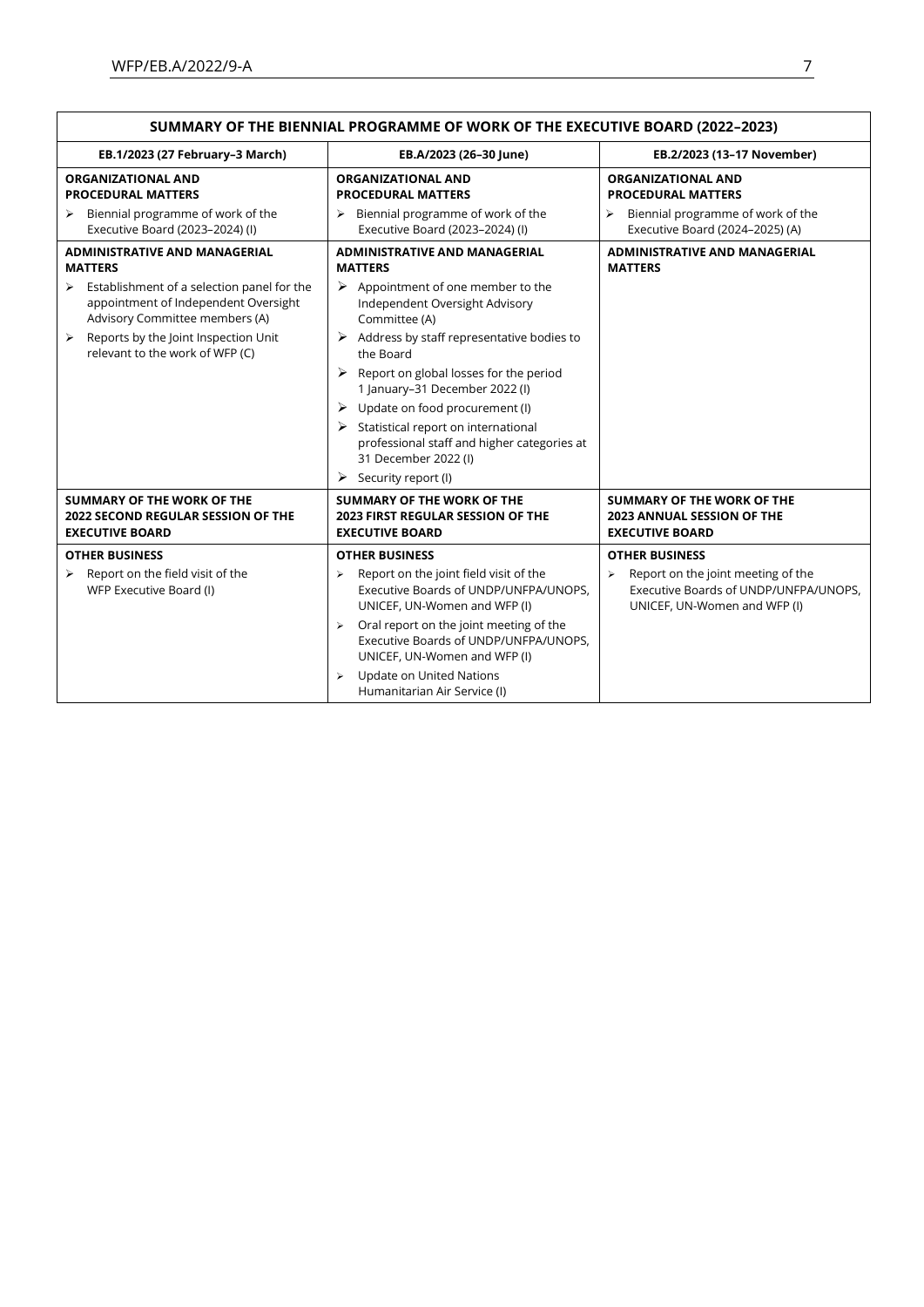## **ANNOTATED BIENNIAL PROGRAMME OF WORK OF THE EXECUTIVE BOARD (2022–2023) (Classified by subject and session)**

# **ANNUAL REPORTS**

## **EB.A/2022 (20–24 June)**

#### **Annual performance report for 2021**

General Rule VII.2 states: "Each year the Executive Director shall submit to the Board **for its consideration and approval** an annual report and other reports as directed by the Board." Governance recommendation (h), approved by the Board at its third regular session in 2000 (decision 2000/EB.3/1 – Follow-up to Executive Board Decision 2000/EB.A/6 on Governance), states: "An Annual Performance Report should be developed based on the Biennial Management Plan previously approved."

The annual performance report for 2021 aims to present a relevant and evidence-based analysis of WFP's performance, reflecting the commitments made for the year as defined in the strategic and management plans.

#### **Annual report of the Ethics Office for 2021**

The annual report of the Ethics Office will be presented to the Board **for its consideration**. The report will cover the work of the Ethics Office in each area of its mandate for the period from 1 January to 31 December 2021 and will provide information about its activities.

### **Annual report of the Office of the Ombudsman and Mediation Services for 2021 and management note**

The annual report of the Office of the Ombudsman and Mediation Services will be presented to the Board **for its consideration**. The report will cover the work of the Office of the Ombudsman and Mediation Services in each area of its mandate for the period from 1 January to 31 December 2021 and will provide information about its activities.

# **EB.A/2023 (26–30 June)**

#### **Annual performance report for 2022**

General Rule VII.2 states: "Each year the Executive Director shall submit to the Board **for its consideration and approval** an annual report and other reports as directed by the Board." Governance recommendation (h), approved by the Board at its third regular session in 2000 (decision 2000/EB.3/1 – Follow-up to Executive Board Decision 2000/EB.A/6 on Governance), states: "An Annual Performance Report should be developed based on the Biennial Management Plan previously approved."

The annual performance report for 2022 aims to present a relevant and evidence-based analysis of WFP's performance, reflecting the commitments made for the year as defined in the strategic and management plans.

#### **Annual report of the Ethics Office for 2022**

The annual report of the Ethics Office will be presented to the Board **for its consideration**. The report will cover the work of the Ethics Office in each area of its mandate for the period from 1 January to 31 December 2022 and will provide information about its activities.

### **Annual report of the Office of the Ombudsman and Mediation Services for 2022 and management note**

The annual report of the Office of the Ombudsman and Mediation Services will be presented to the Board **for its consideration**. The report will cover the work of the Office of the Ombudsman and Mediation Services in each area of its mandate for the period from 1 January to 31 December 2022 and will provide information about its activities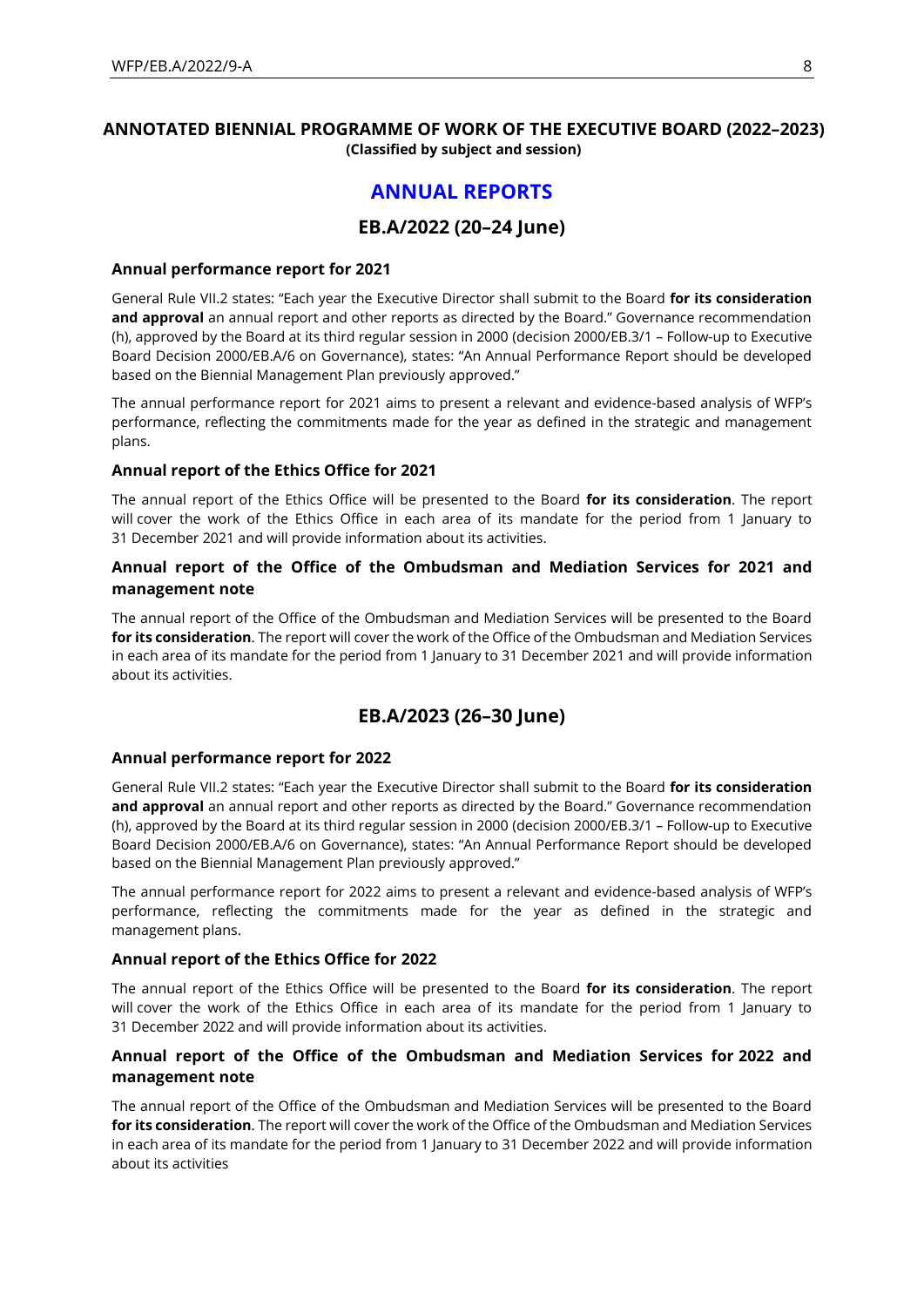# **POLICY ISSUES**

## **EB.1/2022 (28 February–3 March)**

#### **Corporate results framework (2022–2025)**

On the basis of the new strategic plan, the Secretariat will present an updated results framework for 2022–2025. The updated results framework will keep on supporting an effective, efficient and economic management of operations while further enhancing accountability and transparency. This item will be presented to the Board **for approval.**

#### **WFP gender policy 2022**

An evaluation of WFP's gender policy for 2015–2020 was presented at the 2020 annual session of the Board. Building on the recommendations from this evaluation and on further analysis, a revised gender policy will be presented to the Board **for approval.**

#### **WFP evaluation policy 2022**

On the basis of the results and recommendations of the peer review of WFP's evaluation function carried out by the United Nations Evaluation Group and the Development Assistance Committee of the Organisation for Economic Co-operation and Development in 2020, and following consultations with WFP management and the Member States, a revised evaluation policy will be presented to the Board **for approval.**

#### **Compendium of policies relating to the strategic plan**

At its annual session in 2000 the Board approved the recommendations set out in the report of the working group on governance (decision 2000/EB.A/6). Governance recommendation (d) established that WFP policy statements should be codified in a compendium. At the Board's request in 2010, the compendium was reorganized to focus on policies relating to the goals of the strategic plan. This item will be presented to the Board **for information.**

#### **Oral update on WFP's role in the follow-up to the United Nations food systems summit**

As requested by the Bureau at its 10 December 2021 meeting, the Secretariat will provide an update on WFP's role in the follow-up to the United Nations food systems summit. This item will be presented to the Board **for information.**

# **EB.A/2022 (20–24 June)**

#### **Country capacity-strengthening policy update**

As a follow-up to the recommendations presented to the Board at the first regular session of 2017 in the evaluation of WFP's policy on capacity development, the Secretariat will present a country capacity-strengthening policy **for approval.**

#### **Update on WFP's role in the collective humanitarian response (2021)**

This document provides an overview of WFP's role in the collective humanitarian response during the last year, flags trends and challenges affecting WFP's response and highlights implications for WFP. This item will be presented to the Board **for consideration.**

#### **Update on WFP's response to HIV and AIDS**

The document gives a progress report on the implementation of WFP's HIV and AIDS policy (WFP/EB.2/2010/4-A) in the context of continued scaling-up of treatment with anti-retroviral drugs. It also describes recent successes in integrating food and nutrition into Global Fund proposals related to HIV and tuberculosis. This item will be presented to the Board **for information.**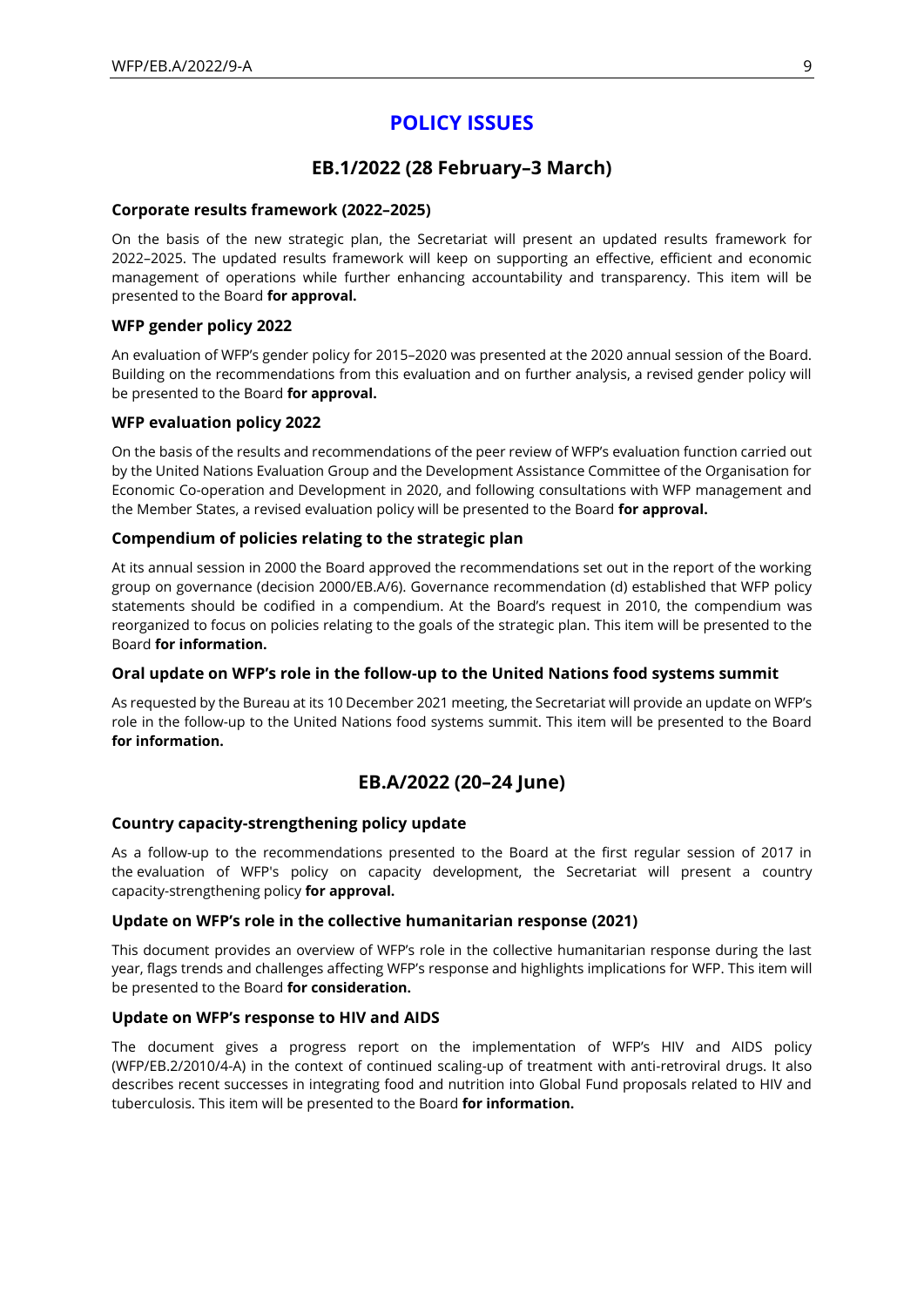## **Update on WFP's implementation of United Nations General Assembly resolution 72/279 (repositioning the United Nations development system)**

As agreed by the Bureau at its 10 February 2022 meeting, the Secretariat will provide an annual update to the Board on the implementation of United Nations General Assembly resolution 72/279, on repositioning the United Nations development system to deliver on the 2030 Agenda. The update will be presented **for information.** 

# **EB.2/2022 (14–18 November)**

#### **WFP policy formulation**

As a follow-up to discussions in the Bureau in 2021, the Secretariat will present an update of the WFP policy formulation which will provide a review of the policy development process and an overview of how policies are implemented, evaluated and revised at WFP. This item will be presented to the Board **for approval.**

#### **Compendium of policies relating to the strategic plan**

At its annual session in 2000, the Board approved the recommendations contained in the report of the working group on governance (decision 2000/EB.A/6). Governance recommendation (d) established that WFP policy statements should be codified in a compendium. At the Board's request in 2010, the compendium was reorganized to focus on policies relating to the goals of the strategic plan. This item will be presented to the Board **for information.**

#### **Update on collaboration among the Rome-based agencies**

At its second regular session in 2010, the Board asked the Secretariat to report annually on Rome-based agency collaboration as a follow-up to the document entitled "Directions for collaboration among the Rome-based agencies" (WFP/EB.2/2009/11-C). The report provides a comprehensive overview on the collaboration, along with any new areas of collaboration, initiatives and partnerships for food and nutrition security. This item will be presented to the Board **for information.**

# **EB.1/2023 (27 February–3 March)**

#### **Policy on WFP's role in urban areas**

This policy will build on the document entitled "Urban Food Insecurity: Strategies for WFP", approved by the Board in 2002, and will reflect recent research, WFP experience in urban contexts and the outcome of the United Nations Conference on Housing and Sustainable Urban Development held in October 2016. This item will be presented to the Board **for approval.**

#### **Aviation operations policy**

Following the recommendation by the External Auditor in its report on air transport services presented to the Board at its 2020 annual session, the Secretariat will present an aviation operations policy to the Board **for its approval.**

# **EB.A/2023 (26–30 June)**

#### **Cash-based transfer policy**

As suggested by the Secretariat and in view of the huge increase of the implementation of cash-based transfers since their introduction in WFP operations in 2009, a cash-based transfer policy will be presented to the Board **for approval.**

#### **South-South and triangular cooperation policy**

Building on the recommendations of the evaluation of the WFP South-South and triangular cooperation policy presented at the 2021 second regular session, a revised policy will be presented to the Board **for its approval.**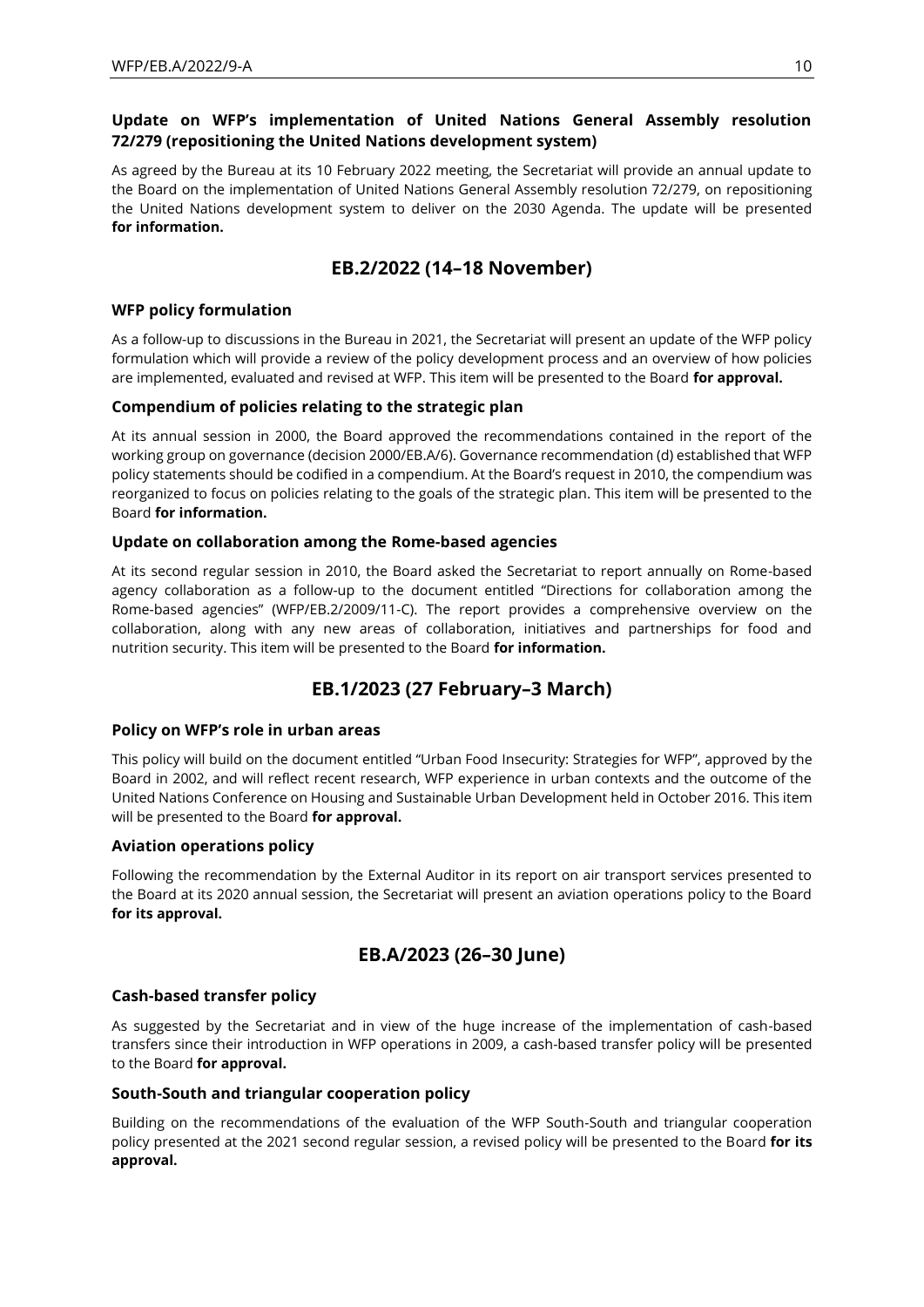#### **Update on WFP's role in the collective humanitarian response**

This document provides an overview of WFP's role in the collective humanitarian response during the last year, flags trends and challenges affecting WFP's response and highlights implications for WFP. This item will be presented to the Board **for consideration.**

#### **Update on WFP's response to HIV and AIDS**

The document gives a progress report on the implementation of WFP's HIV and AIDS policy (WFP/EB.2/2010/4-A) in the context of continued scaling-up of treatment with anti-retroviral drugs. It also describes recent successes in integrating food and nutrition into Global Fund proposals related to HIV and tuberculosis. This item will be presented to the Board **for information.**

### **Update on WFP's implementation of United Nations General Assembly resolution 72/279 (repositioning the United Nations development system)**

As agreed by the Bureau at its 10 February 2022 meeting, the Secretariat will provide an annual update to the Board on the implementation of United Nations General Assembly resolution 72/279, on repositioning the United Nations development system to deliver on the 2030 Agenda. The update will be presented **for information.** 

# **EB.2/2023 (13–17 November)**

### **Update on collaboration among the Rome-based agencies**

At its second regular session in 2010, the Board asked the Secretariat to report annually on Rome-based agency collaboration as a follow-up to the document entitled "Directions for collaboration among the Romebased agencies" (WFP/EB.2/2009/11-C). The report provides a comprehensive overview on the collaboration, along with any new areas of collaboration, initiatives and partnerships for food and nutrition security. This item will be presented to the Board **for information.**

#### **Compendium of policies relating to the strategic plan**

At its annual session in 2000, the Board approved the recommendations contained in the report of the working group on governance (decision 2000/EB.A/6). Governance recommendation (d) established that WFP policy statements should be codified in a compendium. At the Board's request in 2010, the compendium was reorganized to focus on policies relating to the goals of the strategic plan. This item will be presented to the Board **for information.**

# **RESOURCE, FINANCIAL AND BUDGETARY MATTERS**

For all items presented under this section, the Board will have before it, for information, the comments and recommendations of the Advisory Committee on Administrative and Budgetary Questions and the FAO Finance Committee.

# **EB.1/2022 (28 February–3 March)**

#### **Utilization of the Programme Support and Administrative Equalization Account reserve**

The Secretariat will present a proposal for the allocation of funds from the reserve of the Programme Support and Administrative Equalization Account to the Immediate Response Account. This item will be submitted to the Board **for approval.**

#### **Increase of strategic financing authority ceilings**

The Board approved by vote by correspondence increases in the authority ceilings for the Internal Project Lending Facility and the Global Commodity Management Facility. In accordance with the usual practice, the approved document will now be presented to the Board **for information**.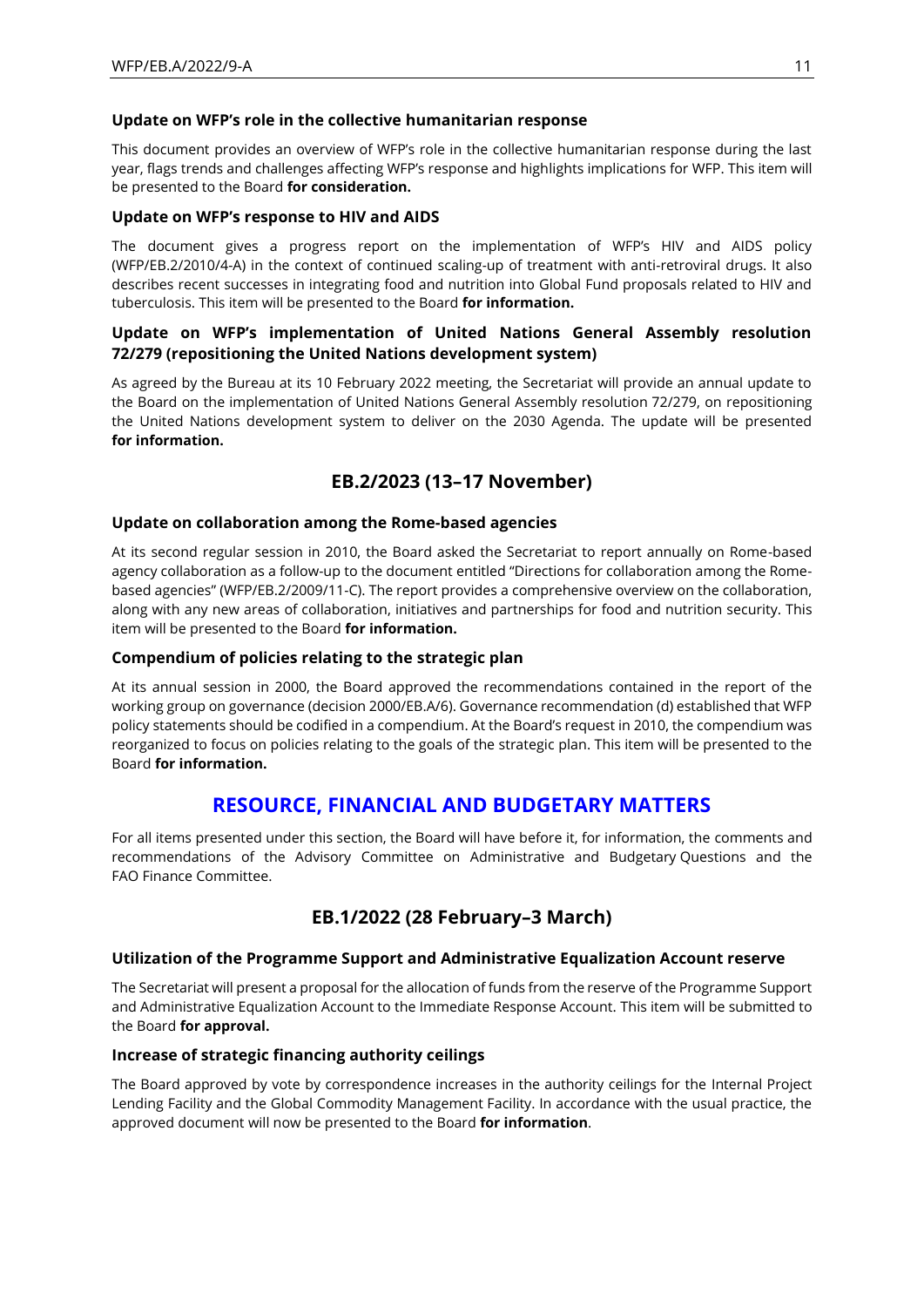# **EB.A/2022 (20–24 June)**

#### **Audited annual accounts, 2021**

The audited annual accounts present a full set of financial statements and notes for 2021. They also contain a review by the External Auditor of the financial statements, which provides an independent assessment for the Secretariat and the Board of the management controls on which the Secretariat has relied for the preparation of annual financial statements. This item will be presented to the Board **for approval.**

#### **Report on the utilization of WFP's advance financing mechanisms (1 January–31 December 2021)**

The report covers use of the Immediate Response Account and the Working Capital Financing Facility from 1 January to 31 December 2021. This item will be presented to the Board **for approval.**

### **Classification of private sector donors as non-traditional donors under General Rule XIII.4 (c) (A)**

The Board will consider a proposal by the Secretariat to classify private sector donors as non-traditional donors for the purposes of application of WFP General Rule XIII.4(c). This item will be presented **for approval.**

#### **Update on the WFP management plan (2022–2024)**

The Secretariat will present an update on the WFP management plan (2022–2024) which will include an update on the contribution forecast and operational requirements for 2022 and the impact of that forecast on the indirect support provided by headquarters and regional bureaux; a revision of the application of the 4 percent indirect support cost (ISC) rate; and proposals for allocating funding from the Programme Support and Administrative Equalization Account and the unearmarked portion of the General Fund. This item will be presented to the Board **for approval.**

#### **Annual report of the Independent Oversight Advisory Committee**

At its 2009 first regular session, the Board endorsed the creation of the WFP Audit Committee as a body reporting to the Board and the Executive Director. At the 2021 second regular session of the Board, the title was changed to the Independent Oversight Advisory Committee in recognition of its revised terms of reference. This annual report will cover the activities of the Independent Oversight Advisory Committee from 1 April 2021 to 31 March 2022. The closing date coincides with the finalization of the annual financial statements, a prime focus area of the Committee for the period under review. This item will be presented to the Board **for consideration.**

#### **Annual report of the Inspector General and note by the Executive Director**

In accordance with Article VI (2) (b) (viii) of the WFP General Regulations, the Board is provided with a report of the Inspector General on oversight activities.

This report covering 2021 provides the oversight perspective regarding WFP's governance, risk management and control and provides overviews of the activities of the Office of the Inspector General, the Office of Internal Audit and the Office of Inspections and Investigations. The report is submitted together with a note by the Executive Director. The two items will be presented to the Board **for consideration.**

#### **Management review of significant risk and control issues, 2021**

The Secretariat will provide further description and analysis of the significant risk and control matters which have been highlighted in the 2021 Executive Director's Statement on Internal Control available in the audited annual accounts for 2021, and which have been prioritized for attention in 2022. The analysis will draw on the review of feedback provided by global management in the 2021 Executive Director Assurance Exercise and references evidence from internal oversight bodies. This item will be presented to the Board **for consideration.**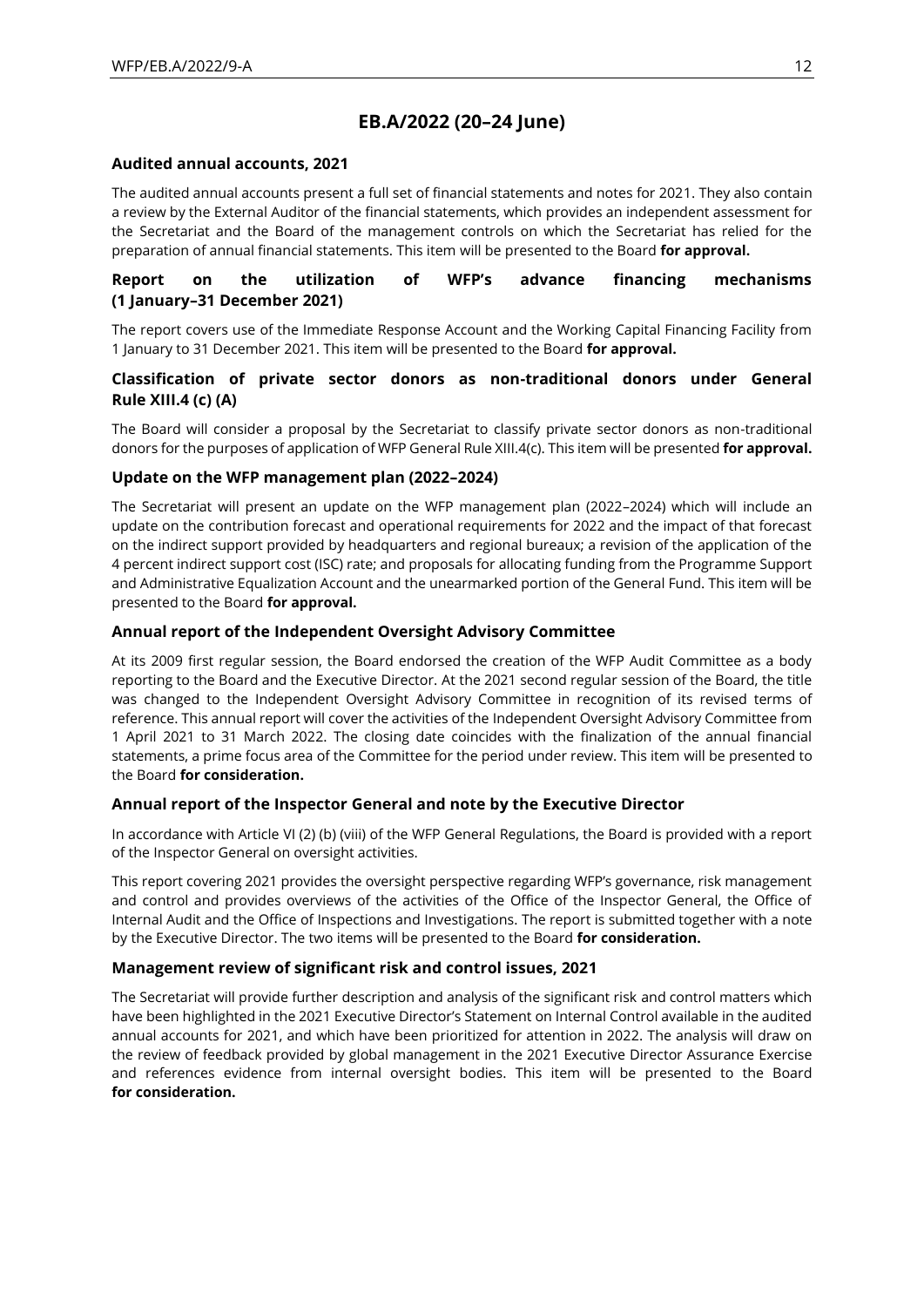### **Report of the External Auditor on the management of cooperating partners and WFP management response to the External Auditor's recommendations**

This report presents the results of an external audit on cooperating partners. The objective of this audit was to examine whether WFP's cooperating partners were optimally managed by the Secretariat in accordance with the principles of effectiveness, economy and efficiency. The Secretariat's response to the report's recommendations is also presented. Both documents will be presented to the Board **for consideration.**

### **Report of the External Auditor on oversight by management and WFP management response to the External Auditor's recommendations**

This report presents the results of an external audit on oversight structures and mechanisms available to management. The objective of the audit will be to examine the effectiveness and efficiency of the means and methods used by WFP management to obtain sufficient assurance regarding the actions taken and outcomes achieved and to inform decision making. The audit will examine in particular how decisions are made by management in light of the information obtained through the oversight mechanisms. The Secretariat's response to the report's recommendations is also presented. Both documents will be presented to the Board **for consideration.**

### **Report on the implementation of the External Auditor's recommendations**

This report summarizes actions taken by the Secretariat to implement the External Auditor's recommendations. This item will be presented to the Board **for consideration.**

### **Report of the Executive Director on contributions, reductions and waivers of costs under General Rule XIII.4 (f) in 2021 (I)**

In accordance with General Rule XIII.4 (f), this report is submitted to the Executive Board **for information** and provides a summary of contributions that do not achieve full cost recovery received from governments of developing countries, countries with economies in transition and other non-traditional donors (General Rule XIII.4 (c)); contributions with reductions or waivers of indirect support costs and, where applicable, direct support costs of an activity or activities (General Rule XIII.4 (d)) and; contributions from governments of developing countries and countries with economies in transition with a reduced indirect support cost rate as set by the Board (General Rule XIII.4 (e)).

# **EB.2/2022 (14–18 November)**

#### **WFP management plan (2023–2025)**

The Board will have before it, **for approval**, the management plan for the period 2023–2025, including WFP's budget for 2023.

#### **Workplan of the External Auditor**

This document presents the workplan of the External Auditor, detailing the audit activities for the period 2022–2023. Adherence to international standards on auditing and proven audit methods will form the basis of the External Auditor's assurance of providing high-quality services to WFP. The workplan covers financial, performance and compliance audits as well as quality reviews and individual audit assessments. This item will be presented to the Board **for information.**

# **EB.A/2023 (26–30 June)**

#### **Audited annual accounts, 2022**

The audited annual accounts present a full set of financial statements and notes for 2022. They also contain a review by the External Auditor of the financial statements, which provides an independent assessment for the Secretariat and the Board of the management controls on which the Secretariat has relied for the preparation of the annual financial statements. This item will be presented to the Board **for approval.**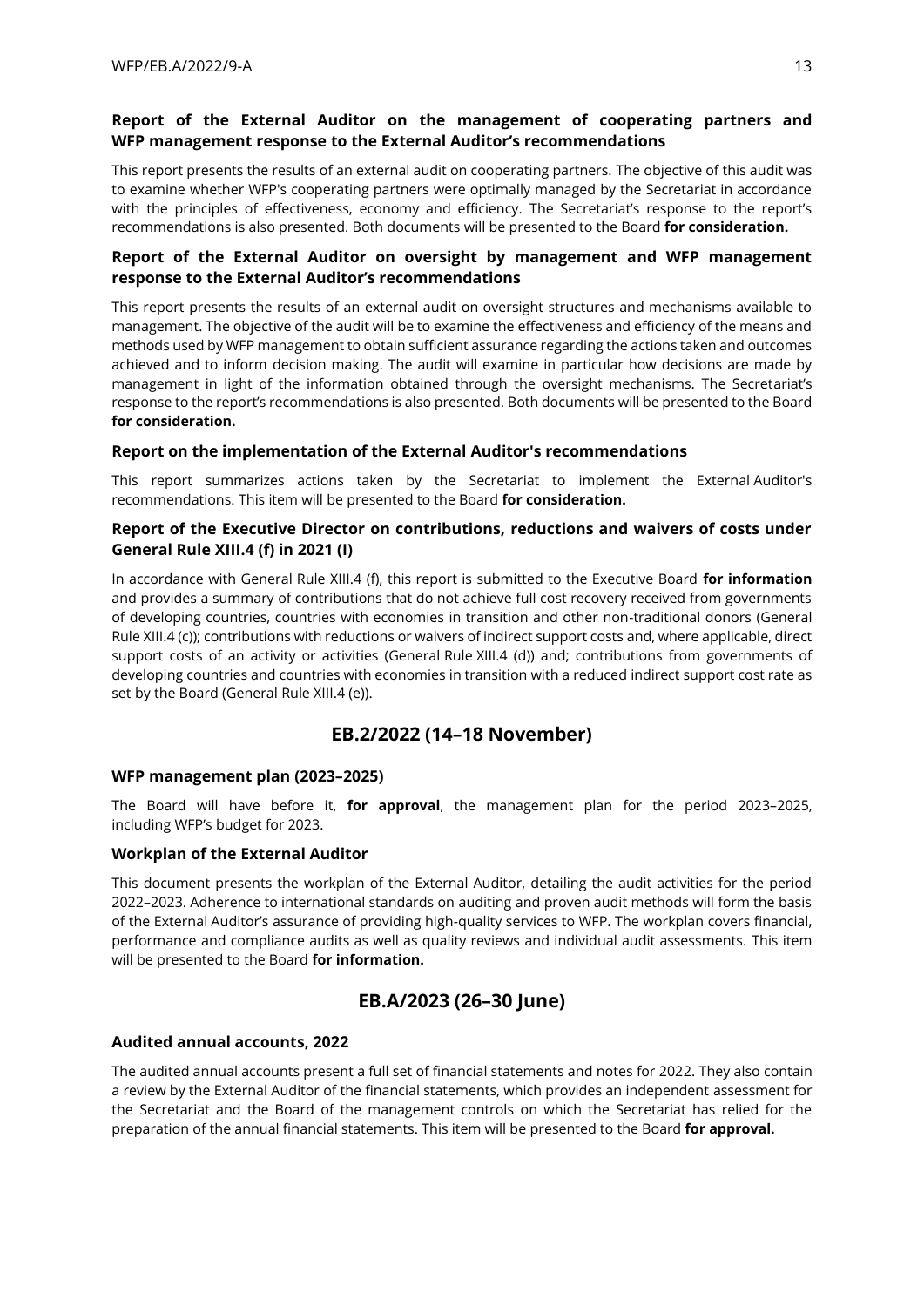#### **Annual report of the Independent Oversight Advisory Committee**

At its 2009 first regular session, the Board endorsed the creation of the WFP Audit Committee as a body reporting to the Board and the Executive Director. At the 2021 second regular session of the Board, the title was changed to the Independent Oversight Advisory Committee in recognition of its revised terms of reference. This annual report will cover the activities of the Independent Oversight Advisory Committee from 1 April 2022 to 31 March 2023. The closing date coincides with the finalization of the annual financial statements, a prime focus area of the Committee for the period under review. This item will be presented to the Board **for consideration.**

### **Annual report of the Inspector General and note by the Executive Director**

In accordance with Article VI (2) (b) (viii) of the WFP General Regulations, the Board is provided with a report of the Inspector General on oversight activities.

This report covering 2022 provides the oversight perspective regarding WFP's governance, risk management and control and provides overviews of the activities of the Office of the Inspector General, the Office of Internal Audit and the Office of Inspections and Investigations. The report is submitted together with a note by the Executive Director. The two items will be presented to the Board **for consideration.**

### **Management review of significant risk and control issues, 2022**

The Secretariat will provide further description and analysis of the significant risk and control matters which have been highlighted in the 2022 Executive Director's Statement on Internal Control available in the audited annual accounts, 2022, and which have been prioritized for attention in 2023. The analysis will draw on the review of feedback provided by global management in the 2022 Executive Director Assurance Exercise and references evidence from internal oversight bodies. This item will be presented to the Board **for consideration.**

### **Reports of the External Auditor on management matters and WFP management response to the External Auditor's recommendations**

To draw attention to the priorities agreed by the Board, the External Auditor has selected areas of high importance in terms of their significance to the efficient and effective operation of WFP and the scale of resources devoted to them. Each report on management matters focuses on a single area. As requested by the Board at its annual session in 2008, the response by the Secretariat to the recommendations contained in the report is also presented. Both documents will be presented to the Board **for consideration.**

#### **Report on the implementation of the External Auditor's recommendations**

This report summarizes actions taken by the Secretariat to implement the External Auditor's recommendations. This item will be presented to the Board **for consideration.**

### **Report on the utilization of WFP's advance financing mechanisms (1 January–31 December 2022)**

The report covers use of the Immediate Response Account and the Working Capital Financing Facility from 1 January to 31 December 2022. This item will be presented to the Board **for consideration.**

### **Report of the Executive Director on contributions, reductions and waivers of costs under General Rule XIII.4 (f) in 2022**

In accordance with General Rule XIII.4 (f), this report is submitted to the Executive Board **for information**  and provides a summary of contributions that do not achieve full cost recovery received from governments of developing countries, countries with economies in transition and other non-traditional donors (General Rule XIII.4 (c)); contributions with reductions or waivers of indirect support costs and, where applicable, direct support costs of an activity or activities (General Rule XIII.4 (d)) and; contributions from governments of developing countries and countries with economies in transition with a reduced indirect support cost rate as set by the Board (General Rule XIII.4 (e)).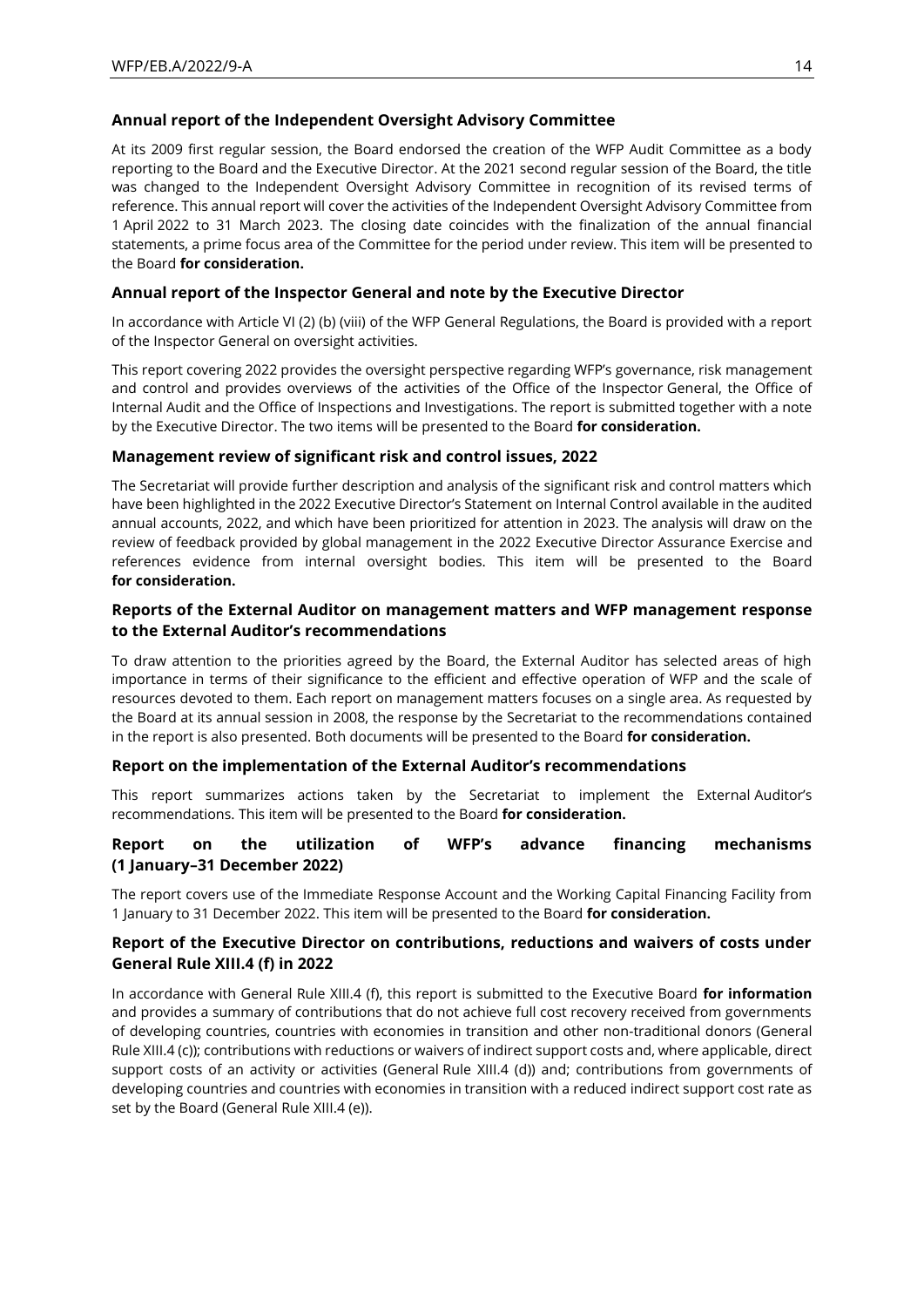# **EB.2/2023 (13–17 November)**

#### **WFP management plan (2024–2026)**

The Board will have before it, **for approval,** the management plan for the period 2024–2026, including WFP's budget for 2024.

#### **Workplan of the External Auditor**

This document presents the workplan of the External Auditor, detailing the audit activities for the period 2023–2024. Adherence to international standards on auditing and proven audit methods will form the basis of the External Auditor's assurance of providing high-quality services to WFP. The workplan covers financial, performance and compliance audits as well as quality reviews and individual audit assessments. This item will be presented to the Board **for information.**

# **EVALUATION REPORTS**

The evaluation documents submitted under this item are presented to the Board for consideration. The Board is requested to take note of the reports and of the accompanying matrix summarizing the action taken so far by management in implementing the recommendations.

# **EB.1/2022 (28 February–3 March)**

#### **Summary report on the strategic evaluation of WFP's use of technology in constrained environments and management response**

This strategic evaluation will examine WFP's use of technology and innovation in constrained environments and will review how technological innovations are used in humanitarian crises.

#### **Summary report on the evaluation of the WFP response to the COVID-19 pandemic and preliminary management response**

This evaluation report will provide an analysis and assessment of how WFP implemented its corporate emergency response to COVID-19 and evaluative insights as a basis for evidence-based decisions about WFP positioning, strategic partnerships and emergency response design and implementation.

#### **Summary reports on evaluations of country strategic plans and management responses**

The evaluations provide an analysis and assessment of all WFP activities comprising the country strategic plans. They evaluate the performance and results and provide evaluative insights to make evidence-based decisions about positioning WFP, strategic partnerships, programme design, and implementation. The evaluation findings and recommendations will inform the country office's subsequent strategic plan and programme implementation. Summary evaluation reports will be presented for the following country strategic plans and interim country strategic plans:

- ➢ El Salvador (2017–2021)
- ➢ Honduras (2018–2021)
- ➢ Zimbabwe (2017–2021)

# **EB.A/2022 (20–24 June)**

#### **Annual evaluation report for 2021 and management response**

The annual evaluation report provides an overview of centralized and decentralized evaluations completed, conducted and planned. It examines the performance of the WFP evaluation function and highlights areas for attention in coming years.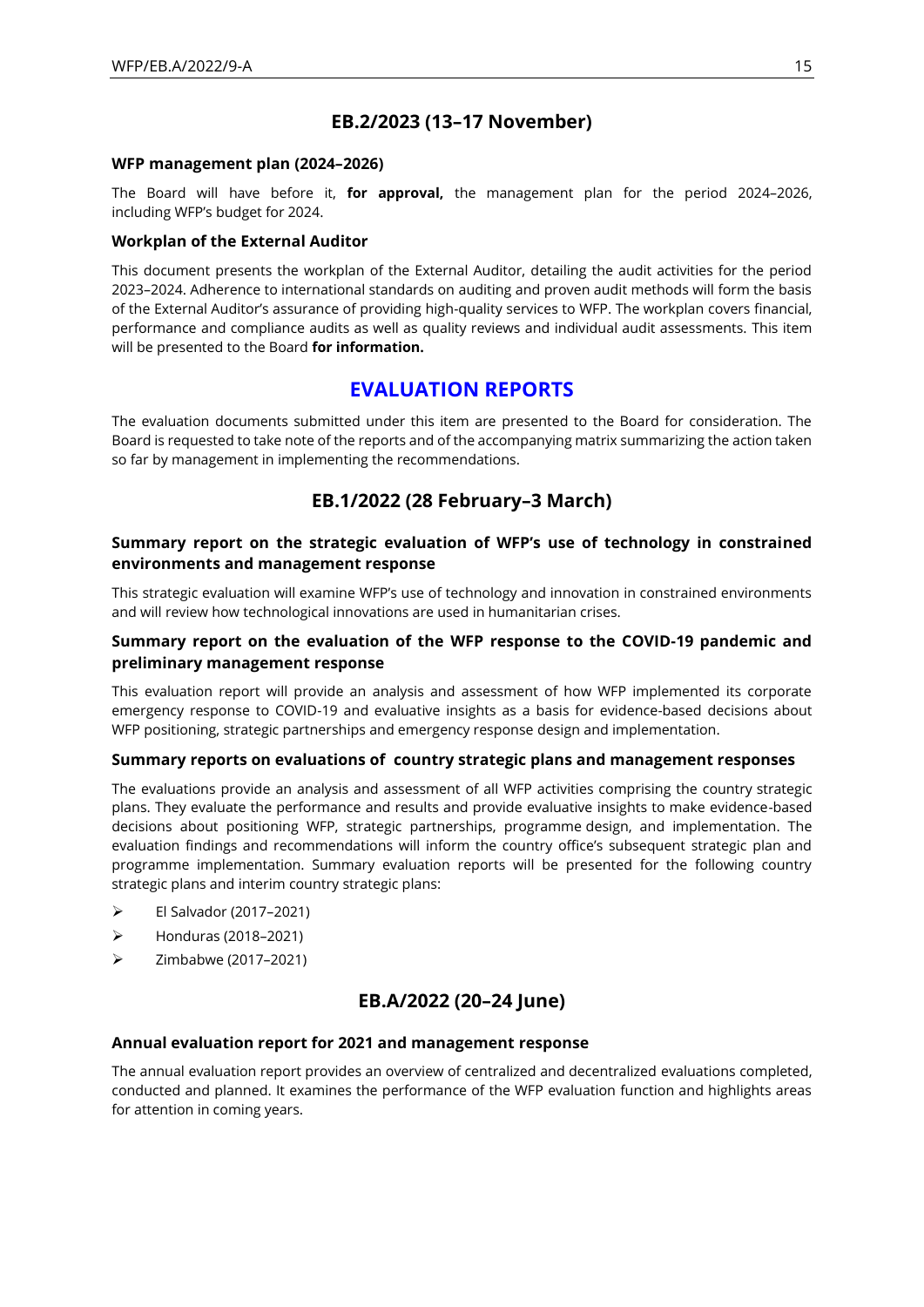#### **Summary reports on evaluations of country strategic plans and management responses**

The evaluations provide an analysis and assessment of all WFP activities comprising the country strategic plans. They evaluate the performance and results and provide evaluative insights to make evidence-based decisions about positioning WFP, strategic partnerships, programme design, and implementation. The evaluation findings and recommendations will inform the country office's subsequent strategic plan and programme implementation. Summary evaluation reports will be presented for the following country strategic plans and interim country strategic plans:

- $\triangleright$  Mozambique (2017–2022)
- ➢ United Republic of Tanzania (2017–2021)

### **Summary report on the review of the implementation of recommendations from thematic evaluations of a strategic/global nature and management response**

This document will present a report on how the recommendations from thematic evaluations of strategic/global nature have been implemented by WFP. This item is presented **for consideration.**

### **Comprehensive management response to the evaluation of the WFP response to the COVID-19 pandemic**

As conveyed to the Board at the 2022 first regular session, the management response to this evaluation would be presented in two stages, with a broad, strategic narrative response presented at the 2022 first regular session and a complete response, in the usual format, presented at the 2022 annual session.

#### **Implementation status of evaluation recommendations**

This document presents the annual status report on the implementation of the evaluation recommendations presented to the Board. It describes the actions taken by headquarters divisions, regional bureaux and country offices to implement evaluation recommendations.

# **EB.2/2022 (14–18 November)**

## **Synthesis of evidence of WFP's performance measurement and monitoring and management response**

This synthesis will analyse findings and recommendations from a specific theme or programmatic area addressed by evaluations. The synthesis will seek to draw lessons; assess performance; and contribute to WFP's evidence base.

#### **Summary reports on evaluations of country strategic plans and management responses**

The evaluations provide an analysis and assessment of all WFP activities comprising the country strategic plans. They evaluate the performance and results and provide evaluative insights to make evidence-based decisions about positioning WFP, strategic partnerships, programme design, and implementation. The evaluation findings and recommendations will inform the country office's subsequent strategic plan and programme implementation. Summary evaluation reports will be presented for the following country strategic plans and interim country strategic plans:

- ➢ Afghanistan (2018–2022)
- ➢ Bolivia (Plurinational State of) (2018–2022)
- ➢ Chad (2019–2023)
- ➢ Ecuador (2017–2021)
- ➢ India (2019–2023)
- $\triangleright$  Jordan (2020–2024)
- $\triangleright$  Kyrgyzstan (2018–2022)
- ➢ Pakistan (2018–2022)
- ➢ Peru (2018–2022)
- $\triangleright$  South Sudan (2018–2021)
- ➢ Sri Lanka (2018–2022)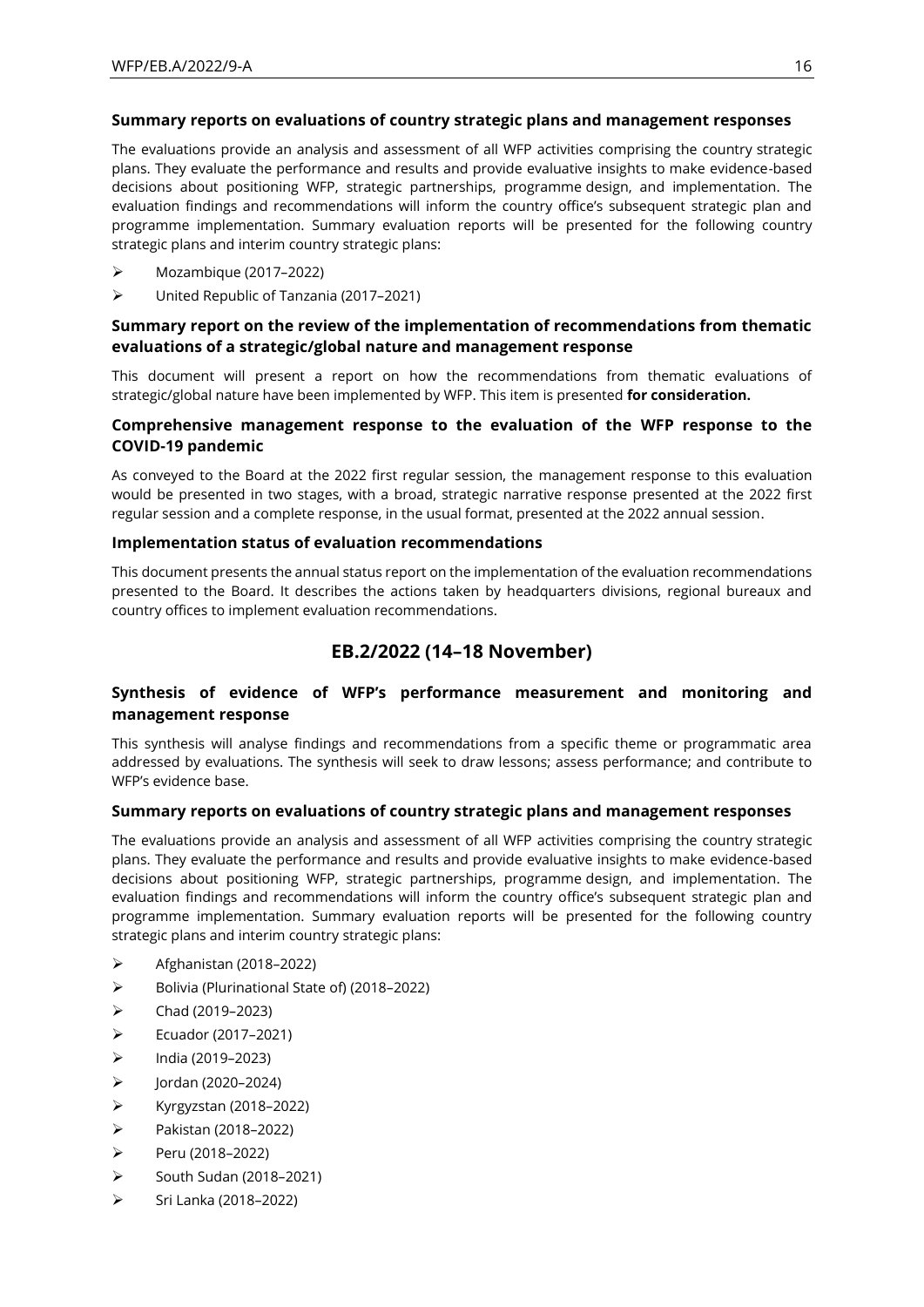- $\triangleright$  Sudan (the) (2019–2023)
- ➢ Tajikistan (2019–2024)

### **Oral update on the management response to the evaluation of WFP response to COVID-19 pandemic**

At the request of the Board, an oral update on the management response to the evaluation of WFP response to COVID-19 pandemic will be provided at the 2022 second regular session of the Executive Board; that update will take into account the results of the interagency humanitarian evaluation of the COVID-19 response which are due to be published in October 2022. This item will be presented **for information**.

# **EB.1/2023 (27 February–3 March)**

### **Summary report on the strategic evaluation of nutrition and HIV/AIDS and management response**

This strategic evaluation of nutrition and HIV/AIDS will combine separate evaluations of the two policies that were respectively approved at the 2017 first regular session and at the 2010 second regular session of the Board.

### **Summary report on the evaluation of the peacebuilding in transition settings policy and management response**

This evaluation report will provide an analysis and assessment of the implementation of the policy on peacebuilding in transition settings, approved by the Board at its 2013 second regular session.

#### **Summary reports on evaluations of country strategic plans and management responses**

The evaluations provide an analysis and assessment of all WFP activities comprising the country strategic plans. They evaluate the performance and results and provide evaluative insights to make evidence-based decisions about positioning WFP, strategic partnerships, programme design, and implementation. The evaluation findings and recommendations will inform the country office's subsequent strategic plan and programme implementation. A summary evaluation report will be presented for the following country strategic plan:

- ➢ Algeria (2019–2022)
- ➢ Central African Republic (2018–2022)
- ➢ Mauritania (2019–2022)
- ➢ Nigeria (2019–2022)
- ➢ State of Palestine (2018–2022)

# **EB.A/2023 (26–30 June)**

#### **Annual evaluation report for 2022 and management response**

The annual evaluation report provides an overview of centralized and decentralized evaluations completed, conducted and planned. It examines the performance of the WFP evaluation function and highlights areas for attention in coming years.

#### **Summary report on the evaluation of the policy on country strategic plans and management response**

This evaluation report will provide an analysis and assessment of the implementation of the policy on country strategic plans, approved by the Board at its 2016 second regular session as part of the Integrated Road Map.

### **Summary report on the evaluation of the disaster risk reduction and climate change policies and management response**

This evaluation of disaster risk reduction and climate change will combine separate evaluations of the two policies that were respectively approved at the 2011 second regular session of the Board and at the 2017 first regular session.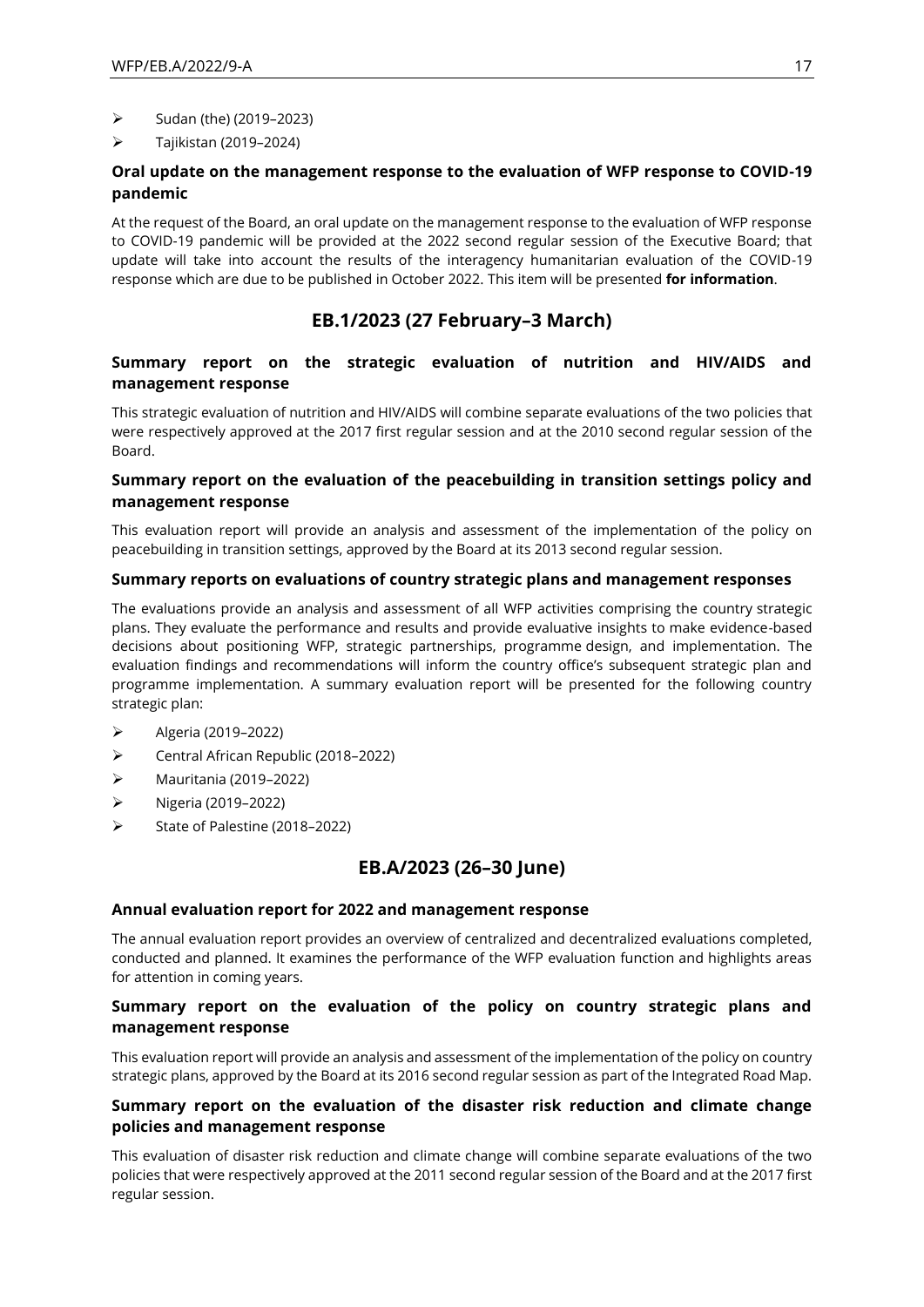## **Summary report on the evaluation of the policy on building resilience for food security and nutrition and management response**

This evaluation report will provide an analysis and assessment of the implementation of the policy on building resilience for food security and nutrition, approved by the Board at its 2015 annual session.

### **Summary reports on evaluations of country strategic plans and management responses**

The evaluations provide an analysis and assessment of all WFP activities comprising the country strategic plans. They evaluate the performance and results and provide evaluative insights to make evidence-based decisions about positioning WFP, strategic partnerships, programme design, and implementation. The evaluation findings and recommendations will inform the country office's subsequent strategic plan and programme implementation. Summary evaluation reports will be presented for the following country strategic plans and interim country strategic plans:

- ➢ Egypt (2018–2023)
- ➢ Haiti (2019–2023)
- ➢ Kenya (2018–2023)
- ➢ Zambia (2019–2024)

### **Implementation status of evaluation recommendations**

This document presents the annual status report on the implementation of the evaluation recommendations presented to the Board. It describes the actions taken by headquarters divisions, regional bureaux and country offices to implement evaluation recommendations.

# **EB.2/2023 (13–17 November)**

### **Summary reports on evaluations of country strategic plans and management responses**

The evaluations provide an analysis and assessment of all WFP activities comprising the country strategic plans. They evaluate the performance and results and provide evaluative insights to make evidence-based decisions about positioning WFP, strategic partnerships, programme design, and implementation. The evaluation findings and recommendations will inform the country office's subsequent strategic plan and programme implementation. Summary evaluation reports will be presented for the following country strategic plans and interim country strategic plans:

- ➢ Benin (2019–2023)
- $\triangleright$  Bhutan (2019–2023)
- $\triangleright$  Burkina Faso (2019–2023)
- ➢ Cambodia (2019–2023)
- ➢ Dominican Republic (2019–2023)
- $\triangleright$  Ghana (2019–2023)
- ➢ Madagascar (2019-2024)
- ➢ Malawi (2019–2023)
- ➢ Namibia (2017–2022)
- $\triangleright$  Nepal (2019–2023)
- ➢ Philippines (2018–2023)
- ➢ Senegal (2019–2023)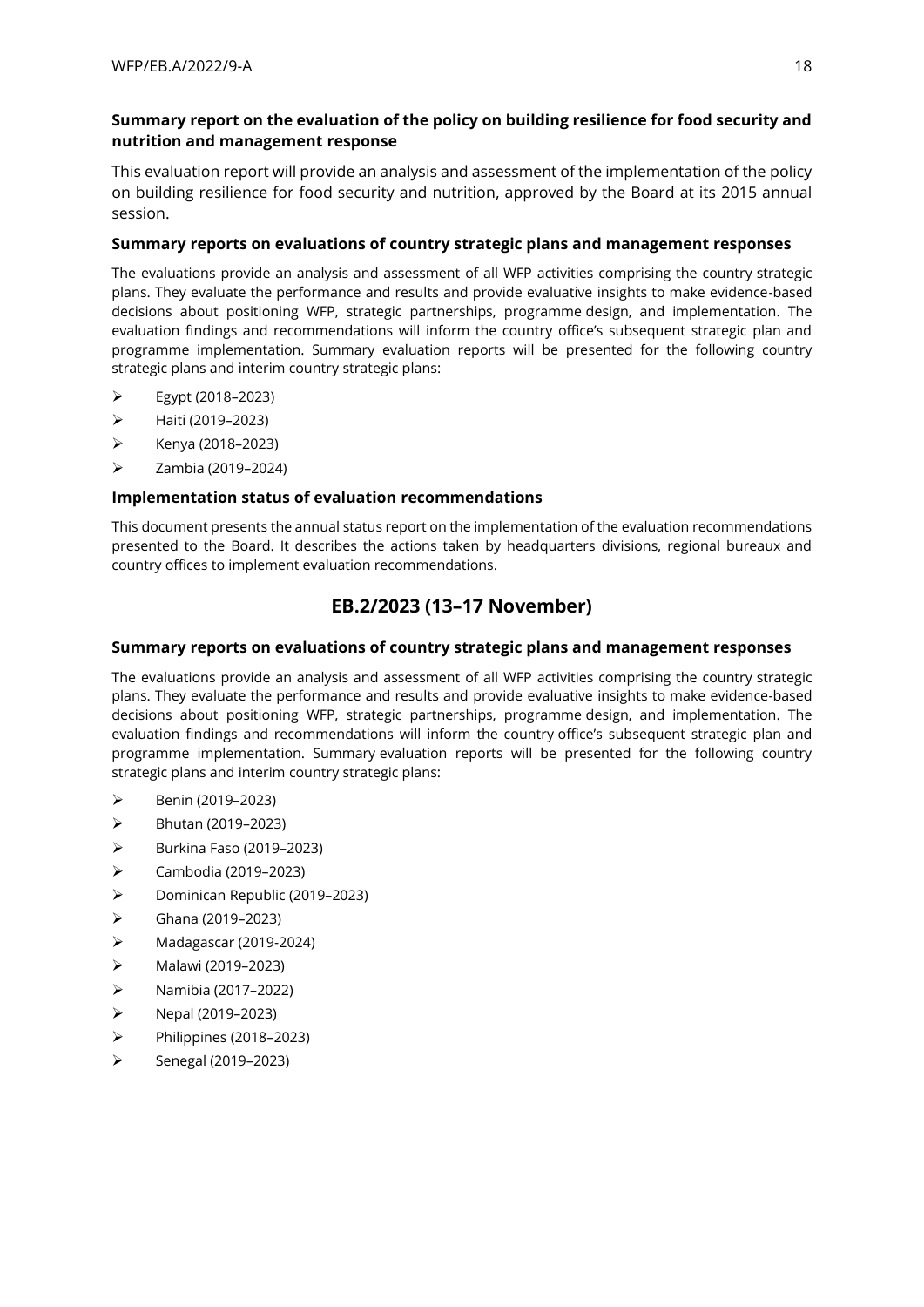# **OPERATIONAL MATTERS**

# **EB.1/2022 (28 February–3 March)**

### **Country strategic plans**

The Board will have before it, **for approval**, the following country strategic plans:

- ➢ Burundi (2022–2024)
- ➢ Cameroon (2022–2026)
- ➢ Caribbean multi-country strategic plan (2022–2026)

## **Revisions of country strategic plans and corresponding budget increases approved by the Board by vote by correspondence**

The Board will have before it, **for information**, the following revisions of country strategic plans approved by correspondence:

- ➢ Afghanistan (2018–2022)
- ➢ Namibia (2017–2022)

## **Crisis response revisions of country strategic plans and corresponding budget increases approved by the Executive Director, or by the Executive Director and the Director-General of the Food and Agriculture Organization of the United Nations, following comment by Member States**

The Board will have before it, **for information**, the following crisis response revisions of country strategic plans and corresponding budget increases submitted to the Board for comment:

➢ Madagascar (2019–2024)

## **Oral global overview of humanitarian needs and operational concerns and priorities**

An oral global overview on humanitarian needs and operational concerns and priorities, including those directly related to the impact of the COVID-19 pandemic, will be presented to the Board **for information**.

## **Revisions of country strategic plans and interim country strategic plans and corresponding budget increases approved by the Executive Director or jointly by the Executive Director and the Director-General of the Food and Agriculture Organization of the United Nations (1 July–31 December 2021)**

The Board will have before it, **for information**, a document summarizing revisions of country strategic plans and interim country strategic plans and corresponding budget increases approved by the Executive Director or jointly by the Executive Director and the Director-General of the Food and Agriculture Organization of the United Nations within their delegated authority.

# **EB.A/2022 (20–24 June)**

#### **Country strategic plans**

The Board will have before it, **for approval**, the following country strategic plans:

- $\triangleright$  China (2022–2025)
- ➢ El Salvador (2022–2027)
- ➢ Mozambique (2022–2026)
- ➢ Togo (2022–2026)
- ➢ United Republic of Tanzania (2022–2027)
- ➢ Zimbabwe (2022–2026)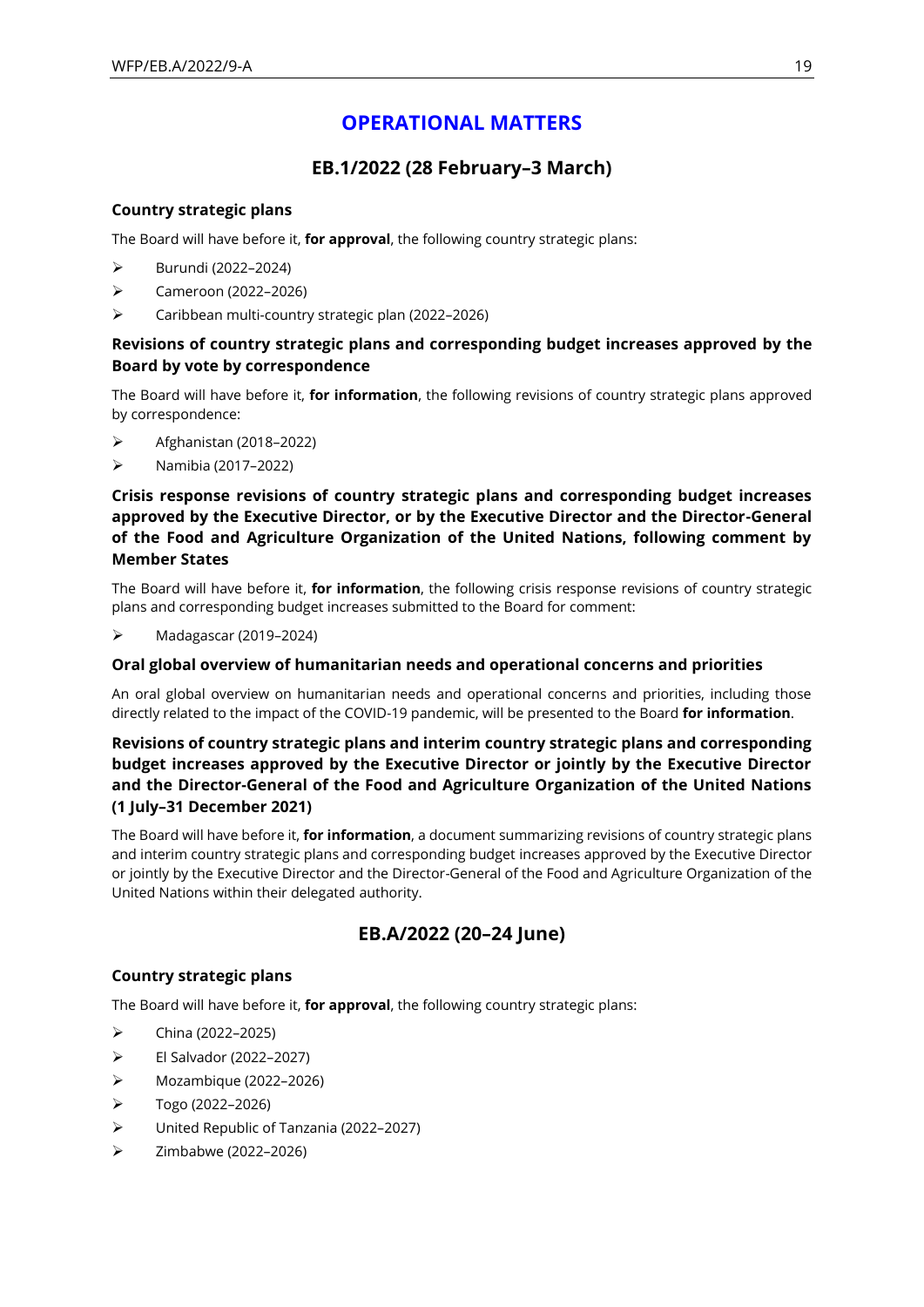### **Oral global overview of humanitarian needs and operational concerns and priorities**

An oral global overview on humanitarian needs and operational concerns and priorities, including those directly related to the impact of the COVID-19 pandemic, will be presented to the Board **for information**.

# **EB.2/2022 (14–18 November)**

#### **Country strategic plans**

The Board will have before it, **for approval**, the following country strategic plans:

- $\triangleright$  Bolivia (Plurinational State of)
- **Ecuador**
- ➢ Guinea Bissau
- ➢ Honduras
- ➢ India
- ➢ Iran (Islamic Republic of)
- ➢ Jordan
- ➢ Kyrgyzstan
- ➢ Lebanon
- ➢ Pakistan
- ➢ Peru
- ➢ South Sudan
- ➢ Sri Lanka
- ➢ Tajikistan
- ➢ Timor-Leste
- ➢ Türkiye
- ➢ Yemen

## **Oral global overview of humanitarian needs and operational concerns and priorities**

An oral global overview on humanitarian needs and operational concerns and priorities, including those directly related to the impact of the COVID-19 pandemic, will be presented to the Board **for information**.

# **EB.1/2023 (27 February–3 March)**

#### **Country strategic plans**

The Board will have before it, **for approval**, the following country strategic plans:

- ➢ Algeria
- ➢ Central African Republic
- $\triangleright$  Gambia (the)
- ➢ Libya
- ➢ Mauritania
- ➢ Nigeria
- ➢ State of Palestine
- ➢ Venezuela (Bolivarian Republic of)

#### **Oral global overview of humanitarian needs and operational concerns and priorities**

An oral global overview on humanitarian needs and operational concerns and priorities, including those directly related to the impact of the COVID-19 pandemic, will be presented to the Board **for information**.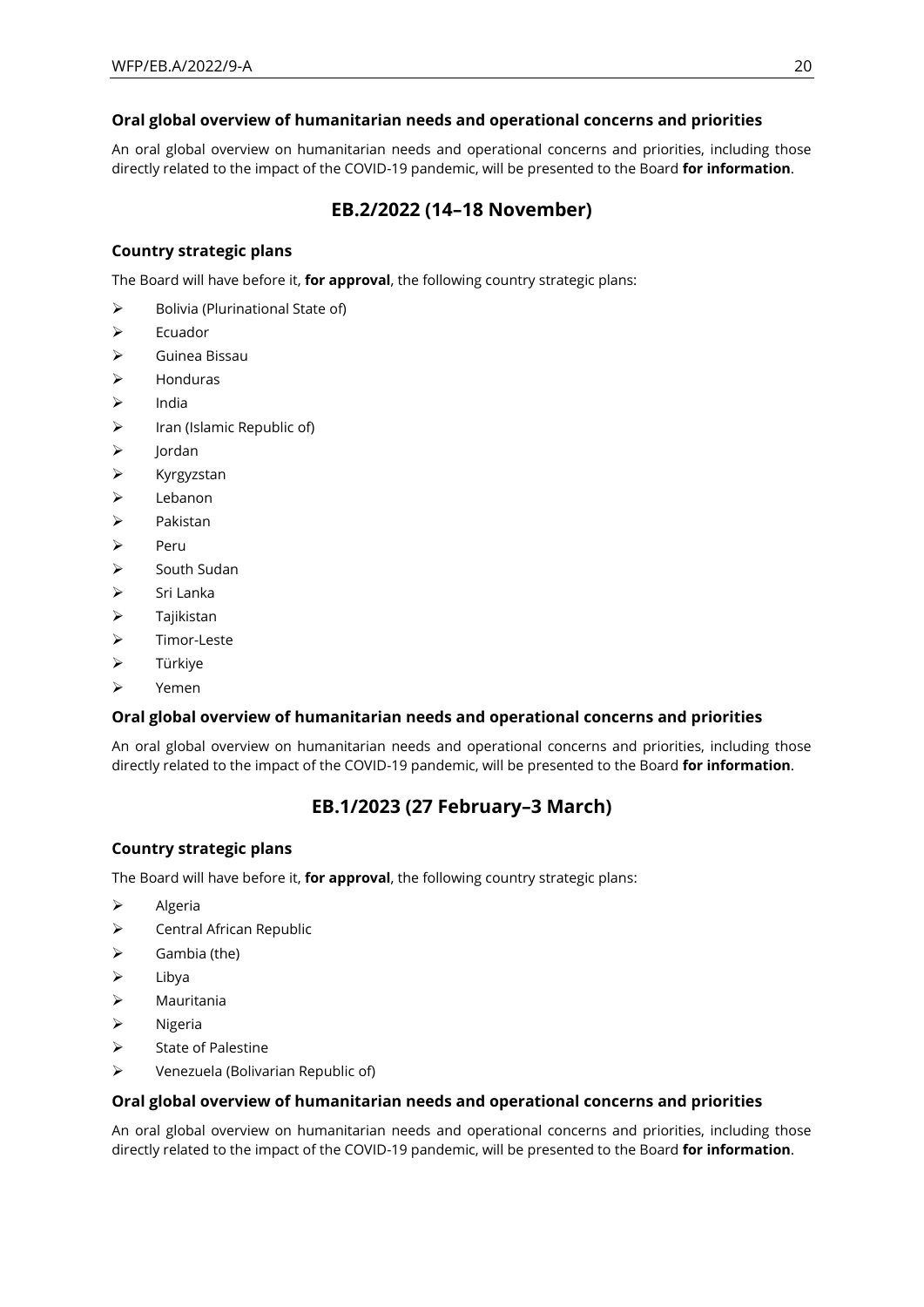# **EB.A/2023 (26–30 June)**

### **Country strategic plans**

The Board will have before it, **for approval**, the following country strategic plans:

- ➢ Egypt
- ➢ Guinea
- ➢ Kenya
- ➢ Pacific interim multi-country strategic plan
- ➢ Zambia

#### **Oral global overview of humanitarian needs and operational concerns and priorities**

An oral global overview on humanitarian needs and operational concerns and priorities, including those directly related to the impact of the COVID-19 pandemic, will be presented to the Board **for information.**

# **EB.2/2023 (13–17 November)**

#### **Country strategic plans**

The Board will have before it, **for approval**, the following country strategic plans:

- ➢ Afghanistan
- ➢ Angola
- ➢ Benin
- ➢ Bhutan
- ➢ Burkina Faso
- ➢ Cambodia
- ➢ Chad
- ➢ Democratic People's Republic of Korea
- ➢ Dominican Republic
- ➢ Ghana
- ➢ Haiti
- ➢ Madagascar
- ➢ Malawi
- ➢ Morocco
- ➢ Myanmar
- ➢ Namibia
- ➢ Nepal
- ➢ Philippines
- ➢ Senegal
- $\triangleright$  Sudan (the)
- ➢ Syrian Arab Republic

#### **Oral global overview of humanitarian needs and operational concerns and priorities**

An oral global overview on humanitarian needs and operational concerns and priorities, including those directly related to the impact of the COVID-19 pandemic, will be presented to the Board **for information.**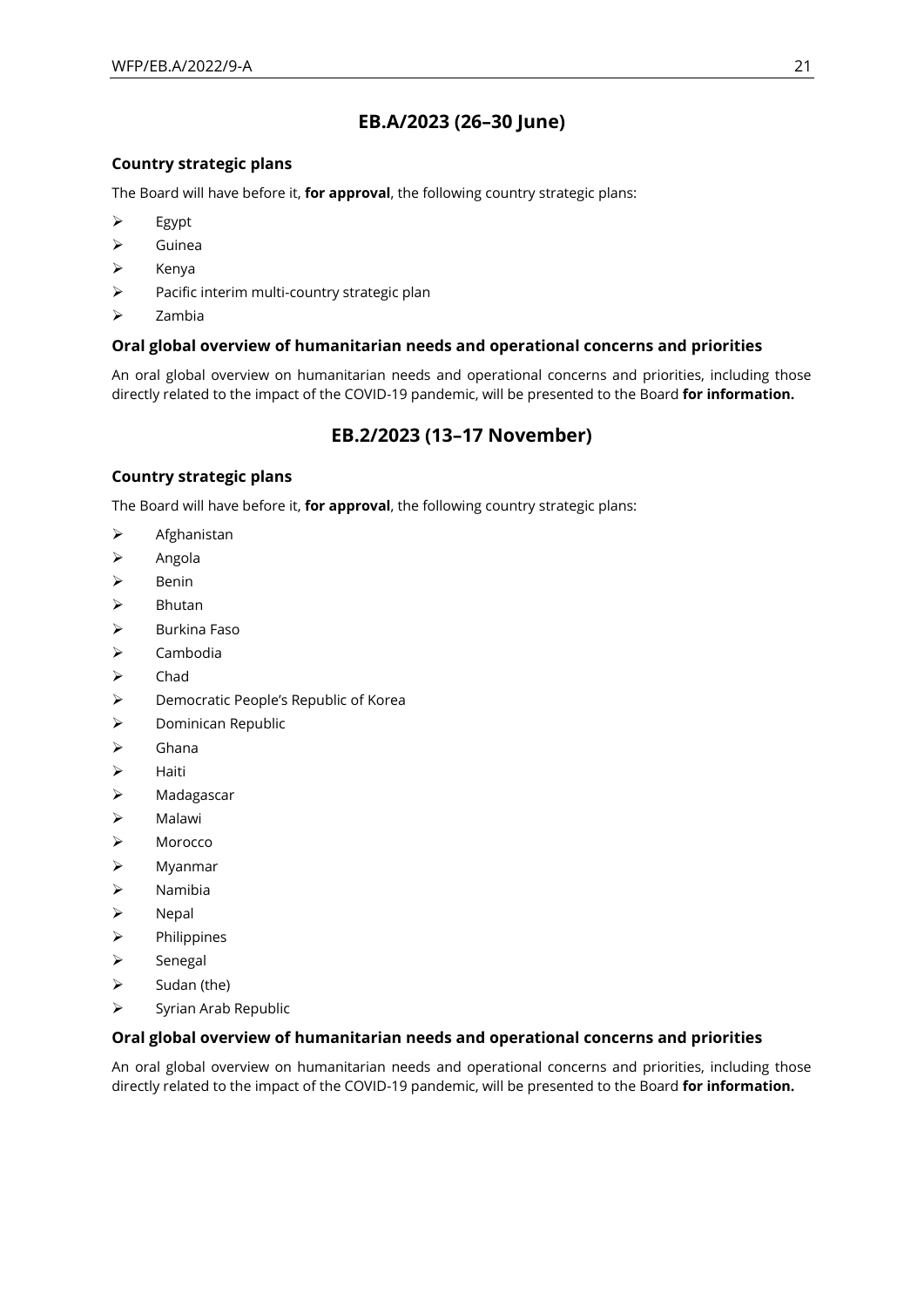# **ORGANIZATIONAL AND PROCEDURAL MATTERS**

## **EB.1/2022 (28 February–3 March)**

#### **Biennial programme of work of the Executive Board (2022–2023)**

Further to a request by the Board at its 2004 third regular session, an updated version of the biennial programme of work (2022–2023) will be presented **for information.**

## **EB.A/2022 (20–24 June)**

#### **Biennial programme of work of the Executive Board (2022–2023)**

Further to a request by the Board at its 2004 third regular session, an updated version of the biennial programme of work (2022–2023) will be presented **for information.**

### **EB.2/2022 (14–18 November)**

#### **Biennial programme of work of the Executive Board (2023–2024)**

Pursuant to rule III of the rules of procedure, the Board will have before it, **for approval**, its biennial programme of work (2023–2024).

## **EB.1/2023 (27 February–3 March)**

#### **Biennial programme of work of the Executive Board (2023–2024)**

Further to a request by the Board at its third regular session in 2004, an updated version of the biennial programme of work (2023–2024) will be presented **for information.**

## **EB.A/2023 (26–30 June)**

#### **Biennial programme of work of the Executive Board (2023–2024)**

Further to a request by the Board at its third regular session in 2004, an updated version of the biennial programme of work (2023–2024) will be presented **for information.**

## **EB.2/2023 (13–17 November)**

#### **Biennial programme of work of the Executive Board (2024–2025)**

Pursuant to rule III of the rules of procedure, the Board will have before it, **for approval**, its biennial programme of work (2024–2025).

# **ADMINISTRATIVE AND MANAGERIAL MATTERS**

## **EB.1/2022 (28 February–3 March)**

#### **Appointment of one member to the Independent Oversight Advisory Committee**

The first term of one member of the Independent Oversight Advisory Committee will come to an end on 28 February 2022. The Board will reappoint the existing member or appoint a new member on the basis of the recommendations of the selection panel established in accordance with the Board's decision 2021/EB.2/15. This item will be presented to the Board **for approval.**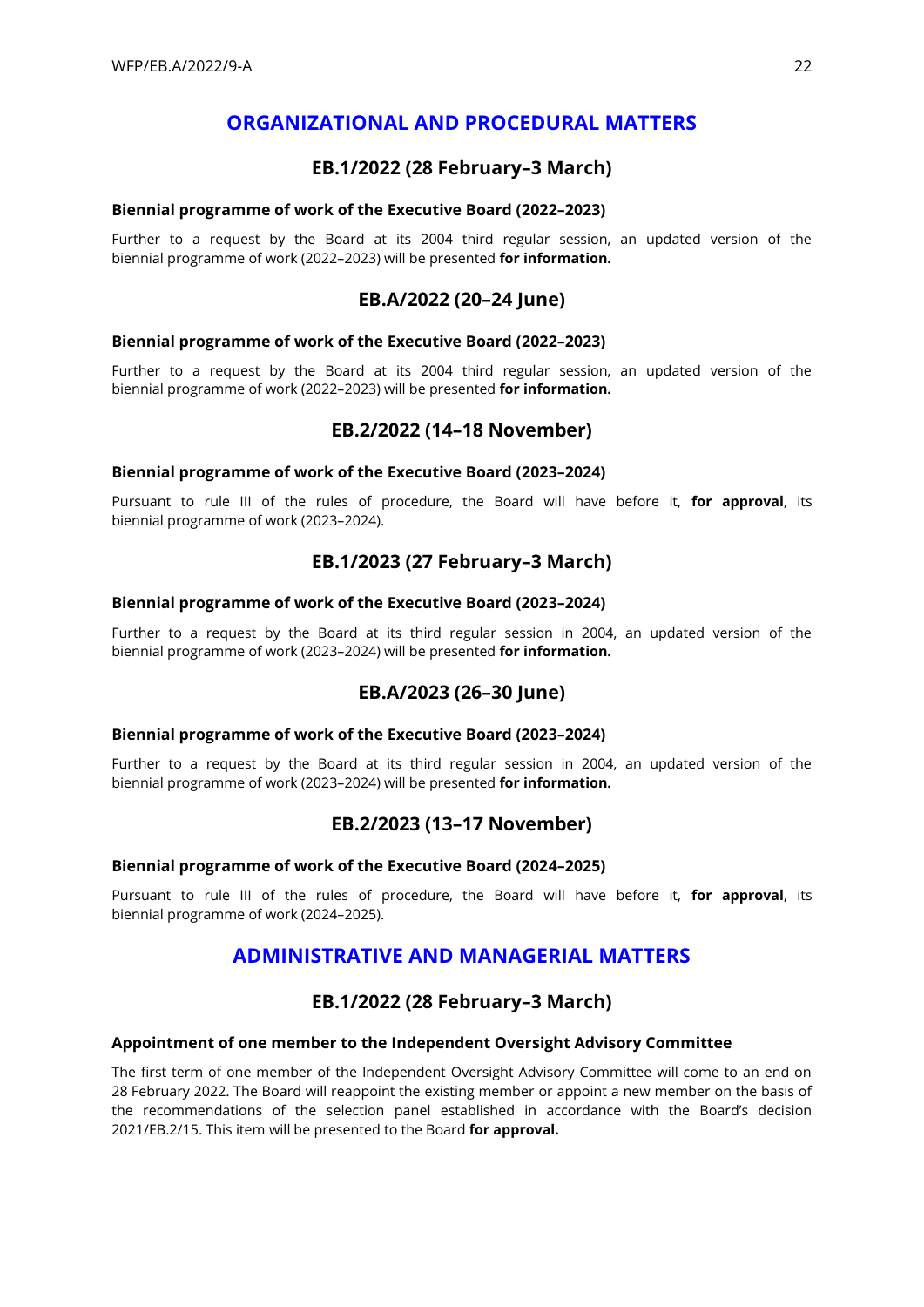#### **Reports by the Joint Inspection Unit relevant to the work of WFP**

The Board, by its decision 2002/EB.2/17, recommended that the document on Joint Inspection Unit reports of relevance to the work of WFP, submitted annually by the Secretariat to the Board, comprise the following items:

- i) WFP comments on the Joint Inspection Unit reports relevant to the work of WFP received between the submission of the last Board document and 1 October 2021;
- ii) a list of Joint Inspection Unit reports issued since the last reporting period; and
- iii) the status of WFP's implementation of previously approved or accepted recommendations.

In accordance with the practice of the governing bodies of other funds and programmes, the Secretariat presents to the Board each year at its first regular session a summary report containing the items listed above **for its consideration.**

# **EB.A/2022 (20–24 June)**

### **Appointment of one member to the Independent Oversight Advisory Committee**

The second term of one member of the Independent Oversight Advisory Committee will come to an end on 14 November 2022. The Board will appoint one new member on the basis of the recommendations by the selection panel. This item will be presented to the Board **for approval.**

### **Address by staff representative bodies to the Board**

As per procedure established in 2012, staff representative bodies will present their address to the Board on questions of interest to the organization and its staff.

#### **Report on global losses for the period 1 January–31 December 2021**

The Executive Director will submit to the Board, **for information**, a report on food losses incurred prior to and after delivery in recipient countries.

At its 2000 annual session the Board "encouraged the Secretariat to take all necessary measures to ensure that losses were further reduced and seek monetary reimbursement from those governments which had lost commodities through negligence". The report describes the measures taken by WFP to keep pre- and post-delivery losses to a minimum between 1 January and 31 December 2021. It makes specific mention of the largest losses, both in terms of absolute and proportional net cost.

#### **Update on food procurement**

At the Board's 2006 first regular session Board members asked WFP to report more regularly on food procurement activities as a follow-up to the policy outlined in the document entitled "Food Procurement in Developing Countries" (WFP/EB.1/2006/5-C). This report, presented **for information**, provides: i) statistics on food procurement; ii) an update on food procurement capacity; and iii) an analysis of the interplay between local, regional and international procurement. In accordance with General Rule XII.4, the report will also cover the use of unrestricted cash resources to purchase commodities in developing countries.

## **Statistical report on international professional staff and higher categories at 31 December 2021**

The Board will have before it, **for information**, a report outlining WFP staffing as at 31 December 2021. It provides the number of international professional and higher category staff holding indefinite, continuing or fixed term (one year or more) appointments and junior professional officers and United Nations volunteers participating in WFP activities. The report also provides statistics on the geographical distribution of WFP international professional and higher category staff.

#### **Security report**

At its 2007 second regular session, the Board requested that the WFP security report be shared with Board members. This document presents an analysis of significant security incidents involving WFP staff, assets and partners in 2021 along with statistical data on geographical distribution and types of security incidents. This item will be presented to the Board **for information.**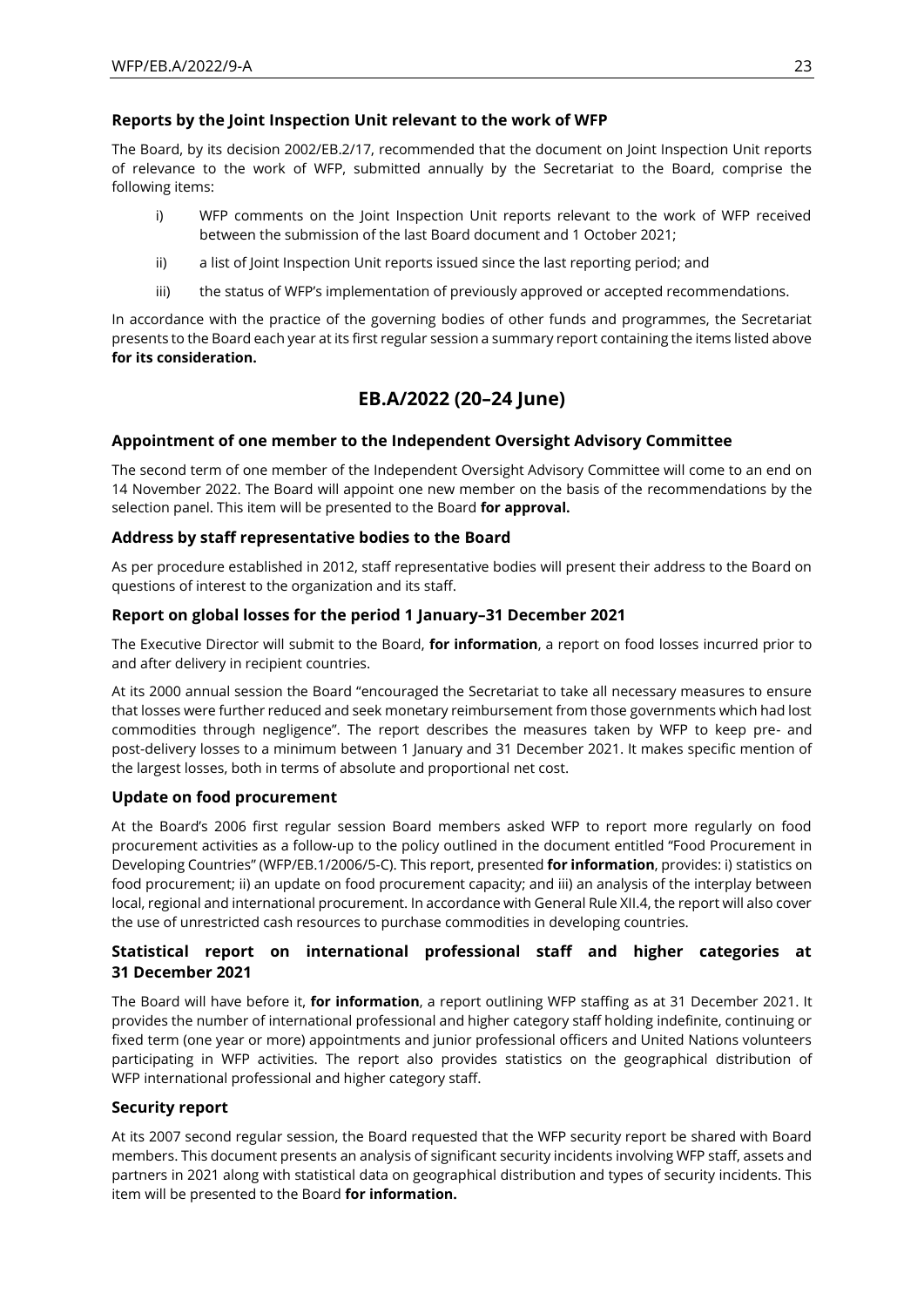# **EB.1/2023 (27 February–3 March)**

### **Establishment of a selection panel for the appointment of Independent Oversight Advisory Committee members**

The Board will appoint five members to serve on a panel that will select Independent Oversight Advisory Committee members to be appointed in 2023. This item will be presented to the Board **for approval.**

#### **Reports by the Joint Inspection Unit relevant to the work of WFP**

The Board, by its decision 2002/EB.2/17, recommended that the document on Joint Inspection Unit reports of relevance to the work of WFP submitted annually by the Secretariat to the Board should comprise the following items:

- i) WFP comments on the Joint Inspection Unit reports relevant to the work of WFP received between the submission of the last Board document and 1 October 2022;
- ii) a list of Joint Inspection Unit reports issued since the last reporting period; and
- iii) the status of WFP's implementation of previously approved or accepted recommendations.

In accordance with the practice of the governing bodies of other funds and programmes, the Secretariat presents to the Board each year at its first regular session a summary report containing the items listed above **for its consideration.**

# **EB.A/2023 (26–30 June)**

### **Appointment of one member to the Independent Oversight Advisory Committee**

The second term of one member of the Independent Oversight Advisory Committee will come to an end on 29 July 2023. The Board will appoint one new member on the basis of the recommendations by the selection panel. This item will be presented to the Board **for approval.**

## **Address by staff representative bodies to the Board**

As per procedure established in 2012, staff representative bodies will present their address to the Board on questions of interest to the organization and its staff.

#### **Report on global losses for the period 1 January–31 December 2022**

The Executive Director will submit to the Board, **for information**, a report on food losses incurred prior to and after delivery in recipient countries.

At its 2000 annual session the Board "encouraged the Secretariat to take all necessary measures to ensure that losses were further reduced and seek monetary reimbursement from those governments which had lost commodities through negligence". The report describes the measures taken by WFP to keep pre- and post-delivery losses to a minimum between 1 January and 31 December 2022. It makes specific mention of the largest losses, both in terms of absolute and proportional net cost.

#### **Update on food procurement**

At the Board's 2006 first regular session Board members asked WFP to report more regularly on food procurement activities as a follow-up to the policy outlined in the document entitled "Food Procurement in Developing Countries" (WFP/EB.1/2006/5-C). This report, presented **for information**, provides: i) statistics on food procurement; ii) an update on food procurement capacity; and iii) an analysis of the interplay between local, regional and international procurement. In accordance with General Rule XII.4, the report will also cover the use of unrestricted cash resources to purchase commodities in developing countries.

### **Statistical report on international professional staff and higher categories at 31 December 2022**

The Board will have before it, **for information**, a report outlining WFP staffing as at 31 December 2022. It provides the number of international professional and higher category staff holding indefinite, continuing or fixed term (one year or more) appointments and junior professional officers and United Nations volunteers participating in WFP activities. The report also provides statistics on the geographical distribution of WFP international professional and higher category staff.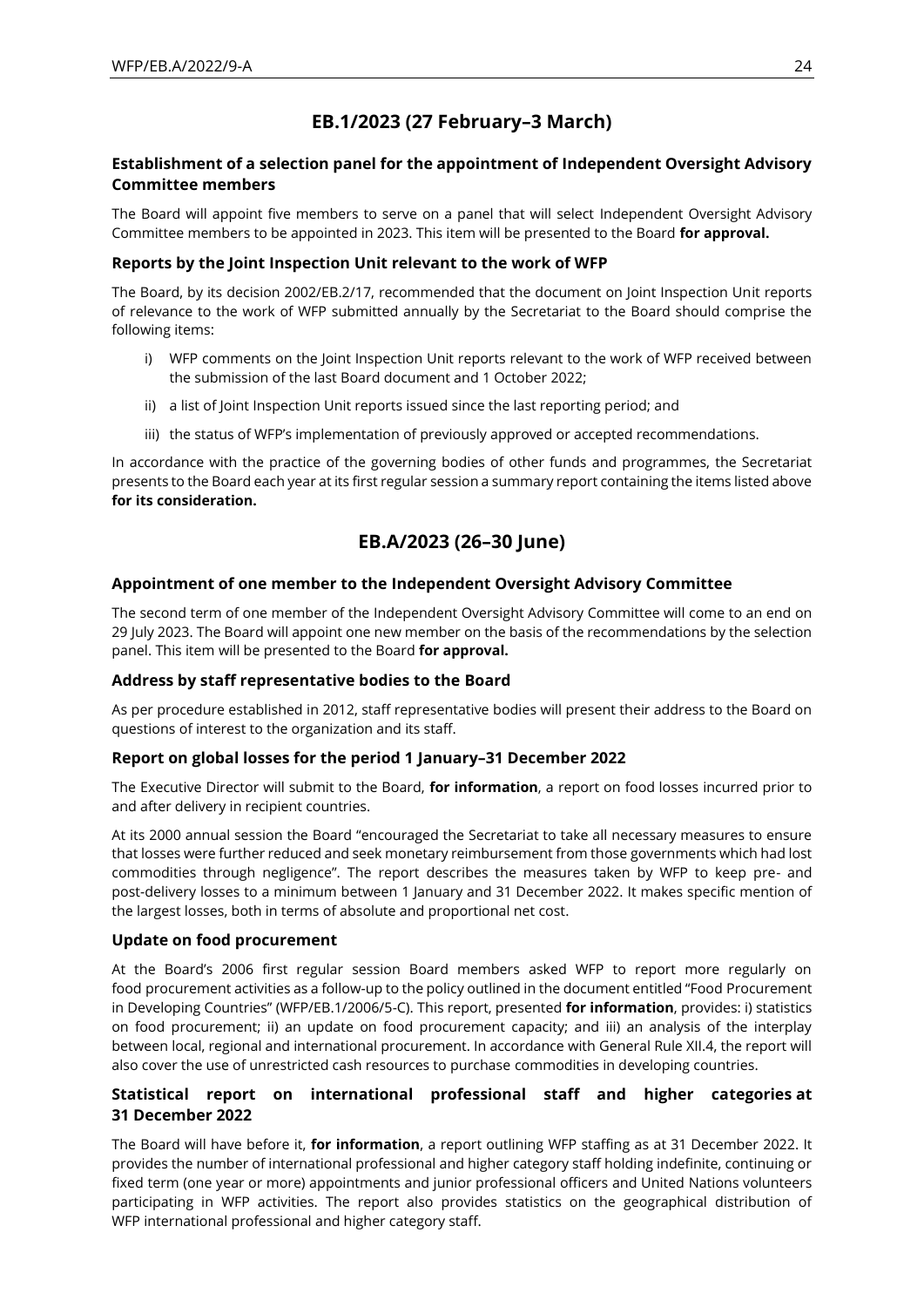#### **Security report**

At its 2007 second regular session, the Board requested that the WFP security report be shared with Board members. This document presents an analysis of significant security incidents involving WFP staff, assets and partners in 2022 along with statistical data on geographical distribution and types of security incidents. This item will be presented to the Board **for information.**

# **OTHER BUSINESS**

### **EB.A/2022 (20–24 June)**

#### **Oral report on the joint meeting of the Executive Boards of UNDP/UNFPA/UNOPS, UNICEF, UN-Women and WFP**

An oral report on the joint meeting of the Executive Boards of UNDP/UNFPA/UNOPS, UNICEF, UN-Women and WFP will be provided to the Board **for information.**

#### **Update on United Nations Humanitarian Air Service**

At the request of the Bureau, an update on the operations and activities of the United Nations Humanitarian Air Service will be presented to the Board **for information.**

### **EB.2/2022 (14–18 November)**

#### **Report on the joint meeting of the Executive Boards of UNDP/UNFPA/UNOPS, UNICEF, UN-Women and WFP**

A report on the joint meeting of the Executive Boards of UNDP/UNFPA/UNOPS, UNICEF, UN-Women and WFP will be presented to the Board **for information.**

#### **EB.1/2023 (27 February–3 March)**

#### **Report on the field visit of the WFP Executive Board**

A report on the field visit of the WFP Executive Board will be presented to the Board **for information.**

#### **EB.A/2023 (26–30 June)**

#### **Report on the joint field visit of the Executive Boards of UNDP/UNFPA/UNOPS, UNICEF, UN-Women and WFP**

A report on the joint field visit of the Executive Boards of UNDP/UNFPA/UNOPS, UNICEF, UN-Women, and WFP will be presented to the Board **for information.**

#### **Oral report on the joint meeting of the Executive Boards of UNDP/UNFPA/UNOPS, UNICEF, UN-Women and WFP**

An oral report on the joint meeting of the Executive Boards of UNDP/UNFPA/UNOPS, UNICEF, UN-Women and WFP will be provided to the Board **for information.**

#### **Update on United Nations Humanitarian Air Service**

At the request of the Bureau, an oral update on the operations and activities of the United Nations Humanitarian Air Service will be presented to the Board **for information.**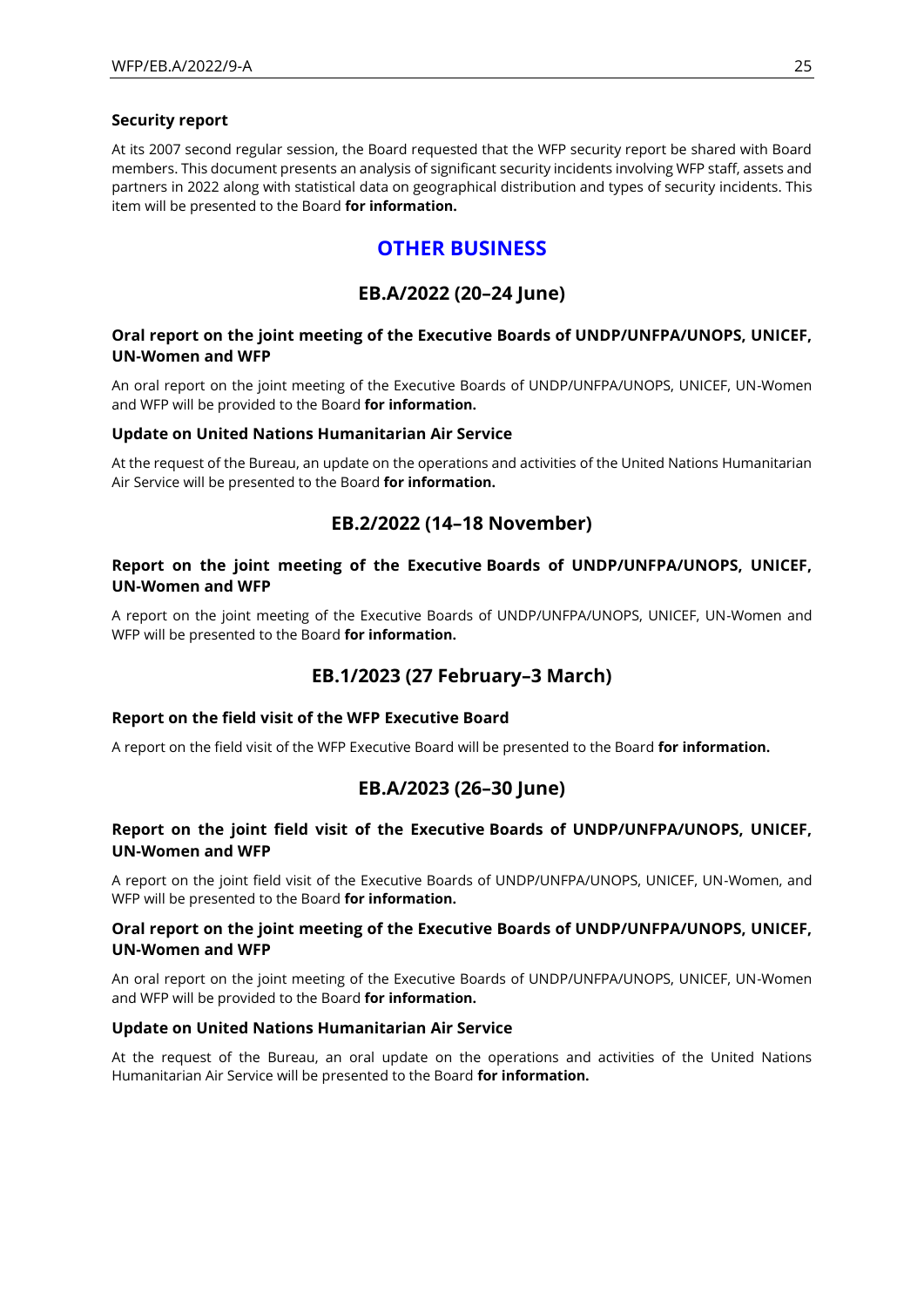# **EB.2/2023 (13–17 November)**

### **Report on the joint meeting of the Executive Boards of UNDP/UNFPA/UNOPS, UNICEF, UN-Women and WFP**

A report on the joint meeting of the Executive Boards of UNDP/UNFPA/UNOPS, UNICEF, UN-Women and WFP will be presented to the Board **for information.**